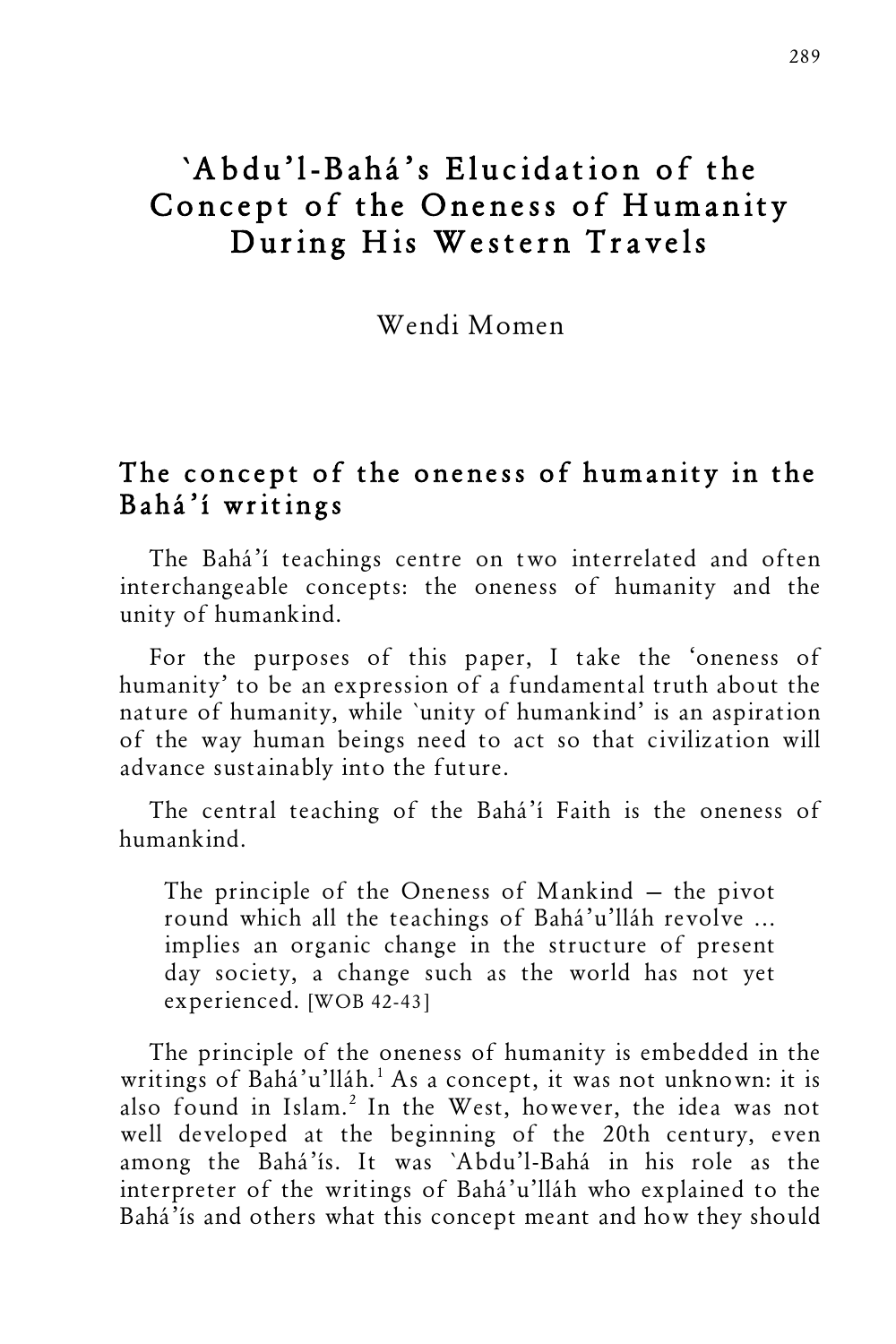apply it in their lives. His talks, public and private, during his travels to the West in 1911-13 frequently expanded on this primary Bahá'í teaching.

What `Abdu'l-Bahá did was to establish new definitions of 'all', 'we' and 'us.' There are many identifiers of the 'other': strange faces, strange clothes and hats, strange practices and customs, strange ideas and religion. In effect, `Abdu'l-Bahá defined 'all', 'we' and 'us' in a more inclusive way and overturned western ideas of 'foreign', 'stranger', 'strangeness', 'other', 'enemy'.

# `Abdu'l-Bahá in the West

`Abdu'l-Bahá was freed from 40 years of captivity in 1908 by the Young Turk Revolution. In 1911 he left the Middle East for the first time and travelled to Europe, visiting France and Britain. His purpose was to bring the teachings of his father, Bahá'u'lláh, to the West. `Abdu'l-Bahá made a longer and more extensive visit to the West in 1912-13, spending eight months in the United States, including a few days in Montreal, Canada, as well as short visits to England, Scotland, Stuttgart, Vienna and Budapest, with a stay of 22 weeks in Paris.

The themes of `Abdu'l-Bahá's talks in the West were peace, the oneness of humanity, one God, the equality of women and men, the importance of education for everyone but especially for women and children, the unity of religions, the need to rid oneself of prejudices of all kinds, economic issues, political topics such as good governance and the like. These themes are interrelated and `Abdu'l-Bahá linked them in several of his talks. These topics became known as the `principles' of the Bahá'í Faith (although there are many Bahá'í teachings not incorporated into the list). That `Abdu'l-Bahá focused on the social issues of the day rather than on the more ethereal and mystical teachings which can be found in the writings of Bahá'u'lláh and which he did address from time to time can be attributed to the injunction of the Bahá'u'lláh "Be anxiously concerned with the needs of the age ye live in, and centre your deliberations on its exigencies and requirements" [GWB 213].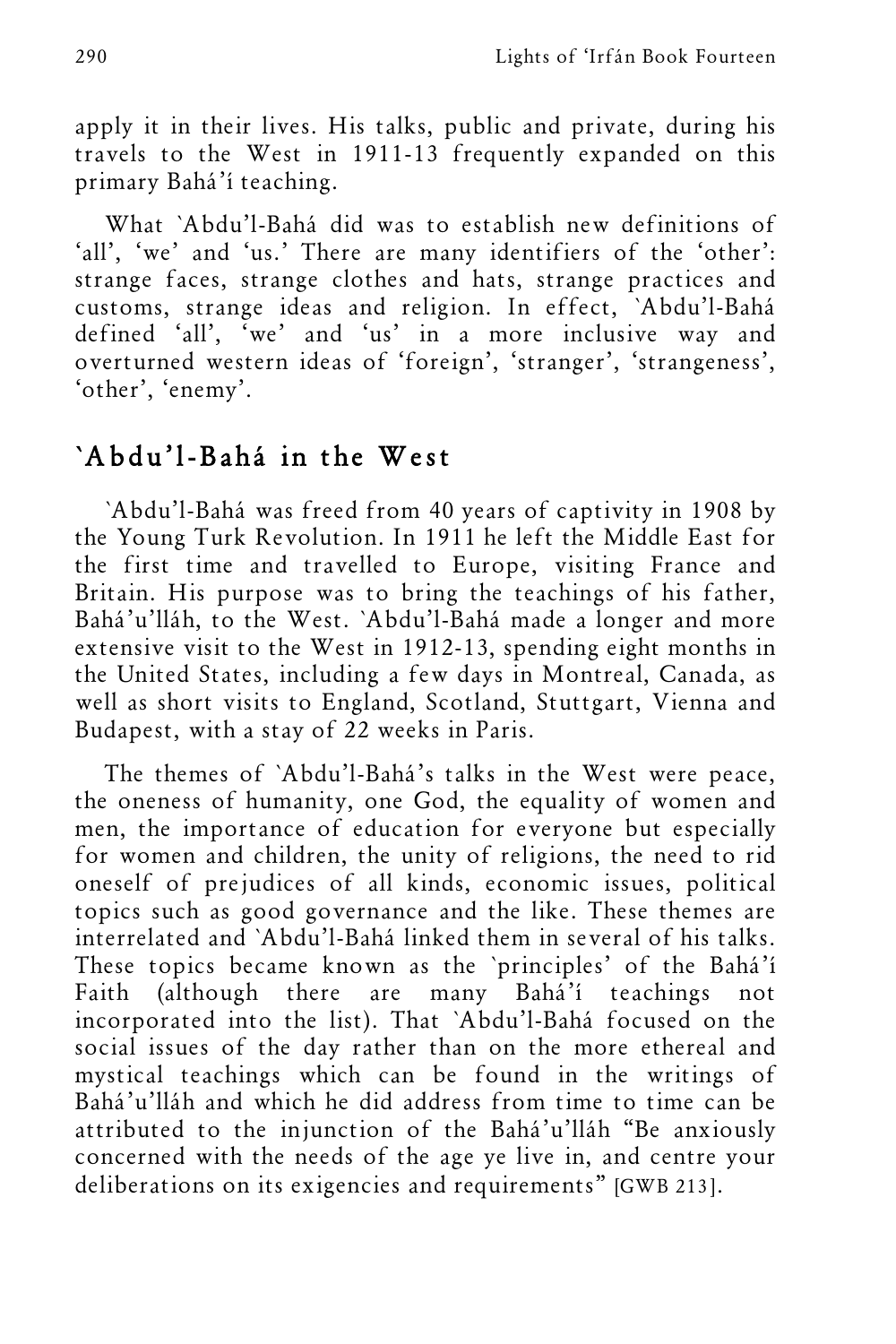Each of the countries visited by `Abdu'l-Bahá experienced what today we would today call racism. It was part of the institutions of government and business and was widespread among individuals in their relationships with others. No country provided full rights to all the people living in it; some denied people the full rights of citizenship, others access to services, still others the right to marry persons of their choice, etc. It was common for people to demean members of different ethnic, religious or class groups, to make fun of them or to treat them as though they were invisible.

`Abdu'l-Bahá arrived in the West at a time of great social change. The scientific and technological advances of the 19th century were being played out at every level of society. Social developments included the rise of middle classes; mass transportation, including relatively inexpensive passage to North America from Europe; the growth of the labour movement; better health owing to better medicines, drains, plumbing and nutrition resulting in a steady increase in population; greater access to education; calls for the extension of the franchise to women; and the transfer of Darwinian concepts such as 'survival of the fittest' to a social context and the rise of social Darwinism. The movement of people in the 19th and early 20th century — as refugees from pograms or from poverty, as slaves or bonded servants, through colonization — increased the diversity of many European countries and particularly the United States. What did not change so rapidly was the attitude of people towards those who were 'different' in some way — 'foreign', dark-skinned, with a different religion, disabled, poor, of a lower 'class', uneducated, 'woman'.

# Major challenges to the principle of the oneness of humanity

The major challenges to the principle of the oneness of humanity that `Abdu'l-Bahá encountered were anti-Semitism, which was particularly rife in Europe and in the 19th century had led to pogroms against the Jews; xenophobia, a suspicion of foreigners of any description, again, particularly in Europe; and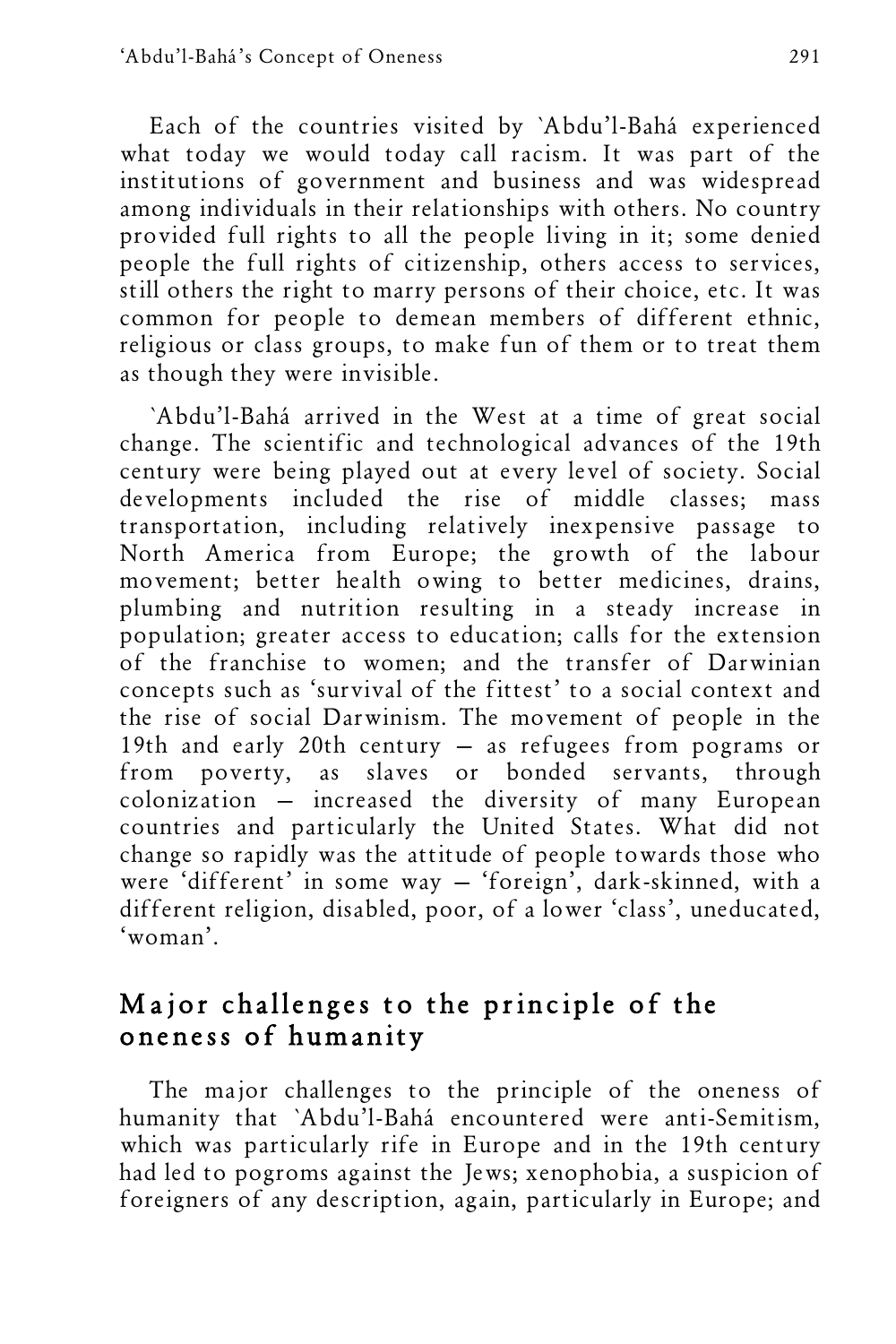racism, particularly by whites towards blacks and Native Americans in North America, a racism which was based on colour and assumed that members of a particular race all had the same characteristics, such as laziness. `Abdu'l-Bahá was acutely aware of the dangerous racial climate in the United States and warned that steps should be taken to change it.

... the stress and strain imposed on the fabric of American society through the fundamental and persistent neglect, by the governed and governors alike, of the supreme, the inescapable and urgent duty — so repeatedly and graphically represented and stressed by 'Abdu'l-Bahá in His arraignment of the basic weaknesses in the social fabric of the nation — of remedying, while there is yet time, through a revolutionary change in the concept and attitude of the average white American toward his Negro fellow citizen, a situation which, if allowed to drift, will, in the words of `Abdu'l-Bahá, cause the streets of American cities to run with blood ... [CF 126]

In addition, nationalism and nationalist movements were poised to change the map of Europe while colonialism changed the map of the world. `Abdu'l-Bahá particularly noted the tense situation in Europe, which he said was largely due to prejudice:

Just now Europe is a battlefield of ammunition ready for a spark, and one spark will set aflame the whole world. [PUP 122]

The causes of dispute among different nations are always due to one of the following classes of prejudice: racial, lingual, theological, personal, and prejudices of custom and tradition. [ABL 59]

By focusing in his public lectures and private discussions on the central principle of the oneness of humankind, `Abdu'l-Bahá directly challenged the entrenched social views - and, perhaps more importantly — the racist behaviours of many people. Further, he was a living example of how one could demonstrate that they upheld the principle.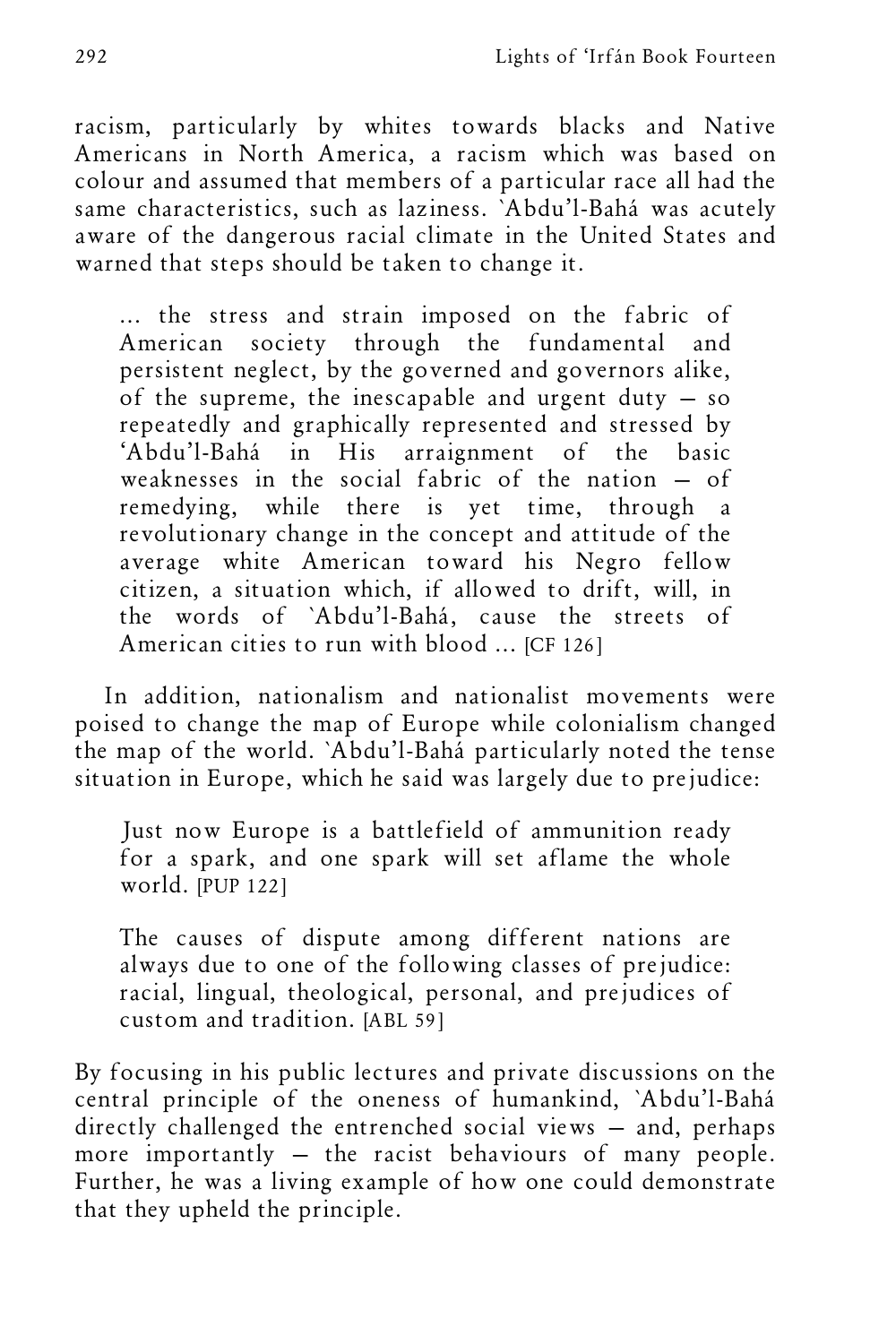# The situation in Europe at the time of `Abdu'l-Bahá's visit in 1911-13

Anti-Semitism was rife across Europe at the time of `Abdu'l-Bahá's travels. France, for example, had only recently emerged from the Dreyfus affair which had exposed the anti-Semitism and ethnic nationalism prevalent there. Vienna was a centre of religious prejudice and racism. Approximately two and a half million Jews, mostly from central Europe, immigrated to the United States between 1881 and 1924, contributing to a revival of anti-Semitism there.<sup>3</sup> Anti-Semitism in Germany rose steadily through the early years of the 20th century, culminating in the atrocities of the 1930s and 1940s.

At the time of `Abdu'l-Bahá's visits to Britain the country was preoccupied with the issue of Home Rule for Ireland — an island divided by religious prejudice into sectarian camps. In 1912 unionists pledged to resist Home Rule, by force if necessary. This issue, the partition of Ireland and the subsequent 'troubles' that arose from it, are in the popular media couched as having a religious basis but others have suggested that they may also be seen as having a basis in race. `Abdu'l-Bahá's promotion of the concept of the oneness of humanity countered both perceptions, seeing both divisions as subsets of the basic set 'humanity'.

At the same time, the women's suffrage movement was very active in the UK, with suffragettes turning more militant in their efforts to win the vote. While disapproving of the use violence to achieve the suffragettes' ends, `Abdu'l-Bahá was a strong advocate of the advancement of women and of their enfranchisement. Again, in the Bahá'í teachings, women are half of the 'humanity' that is one.

There are many indicators of the racism that was embedded in British society at the time and that racism was promoted, perhaps unwittingly — that is, without malice, since non-whites were not considered 'one of us'. For example, a popular children's book, The Adventures of Two Dutch Dolls by Florence Kate Upton, had been published in London in 1895. It told the story of two dolls in a toy shop who encountered Golliwogg, 'a horrid sight, the blackest gnome', wearing 'bright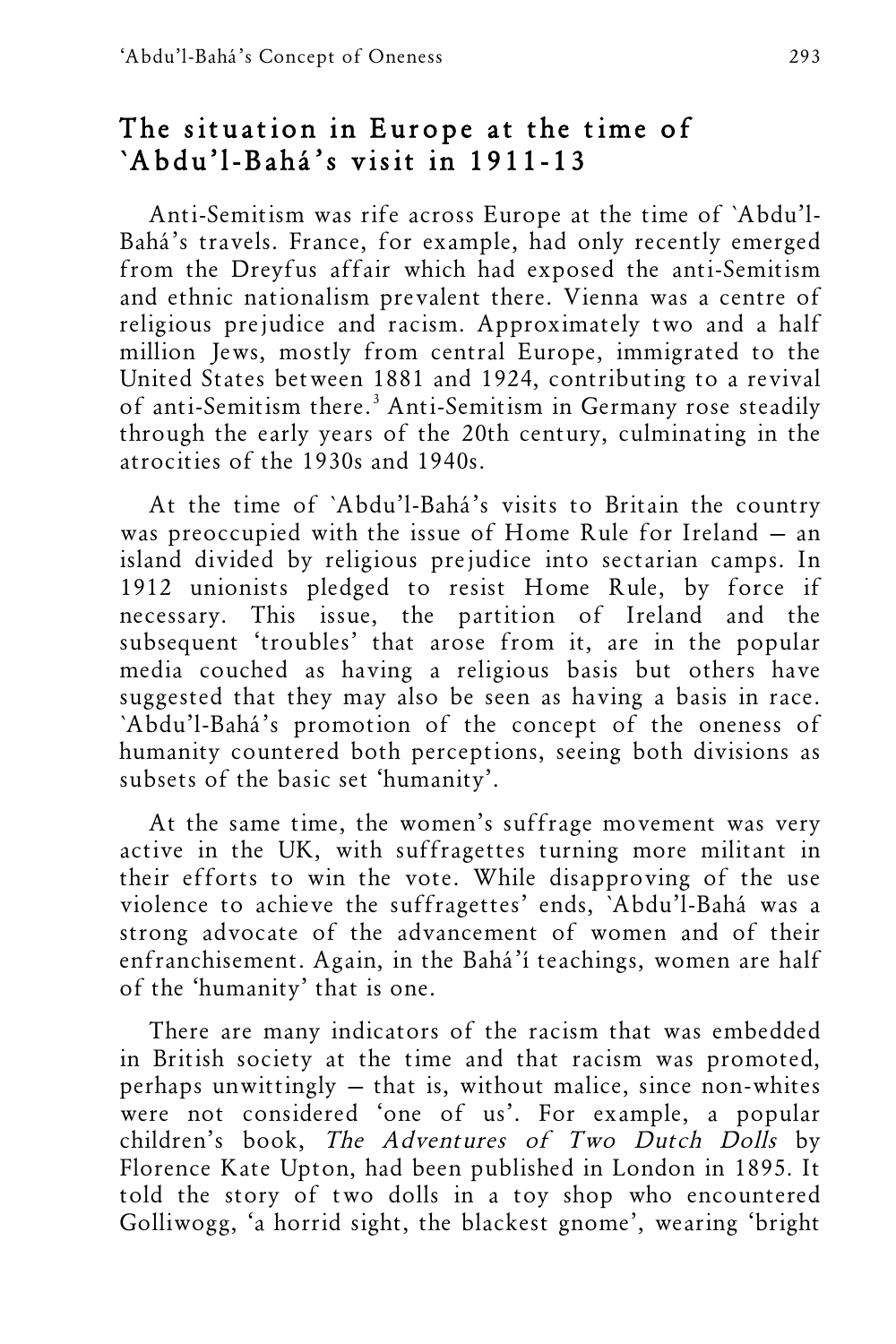red trousers, a red bow tie on a high collared white shirt, and a blue swallow-tailed coat', a 'caricature of American black faced minstrels', <sup>4</sup> easily mocked. So popular was the Gollywogg character that he became the central character in 14 further books and was made into a similarly popular rag doll. At best, use of this character was insensitive to the feelings of the nonwhite population of Britain, where the character originated (although it also became popular in other parts of Europe and in the US and Australia). It may be that the racial epithet 'wog', used by the British to denote foreigners, particularly from the Middle or Far East, came from this character (although this may also be an acronym for Western Oriental Gentleman, or similar).<sup>5</sup> It was this attitude of the white society that people of a different race or nationality did not merit being treated with dignity that `Abdu'l-Bahá challenged by giving a different definition of what a human being is — not merely a physical being with physical characteristics, which were more or less the same — but divinely created, a noble being with the same potential regardless of superficial physical characteristics.

Canada too had racist policies. For example a law denied rights to the Chinese, even if they were citizens.<sup>6</sup> Jews and Native Americans were also targets of racism in Canada.

Racism and xenophobia were deeply embedded in Austria. Austrians' traditional dislike for specific groups such as Turks, Serbs and especially Jews climaxed during the Second World War. But it was in the United States, with its recent history of the slavery of, primarily, black people, that `Abdu'l-Bahá promoted most vigorously the oneness of humanity and was able to demonstrate this teaching in the most dramatic ways.

## Prevailing ideas of race in the West

Popular ideas about race and how a person's colour or other characteristics related to race were based on religious, legal, scientific and traditional determinants.<sup>7</sup> Among the most pernicious were the biblical justification for slavery, particularly of foreigners;<sup>8</sup> the concept that developed during the height of 18th and 19th century slave trade that black people were cursed with the 'curse of Ham' <sup>9</sup> for their sins and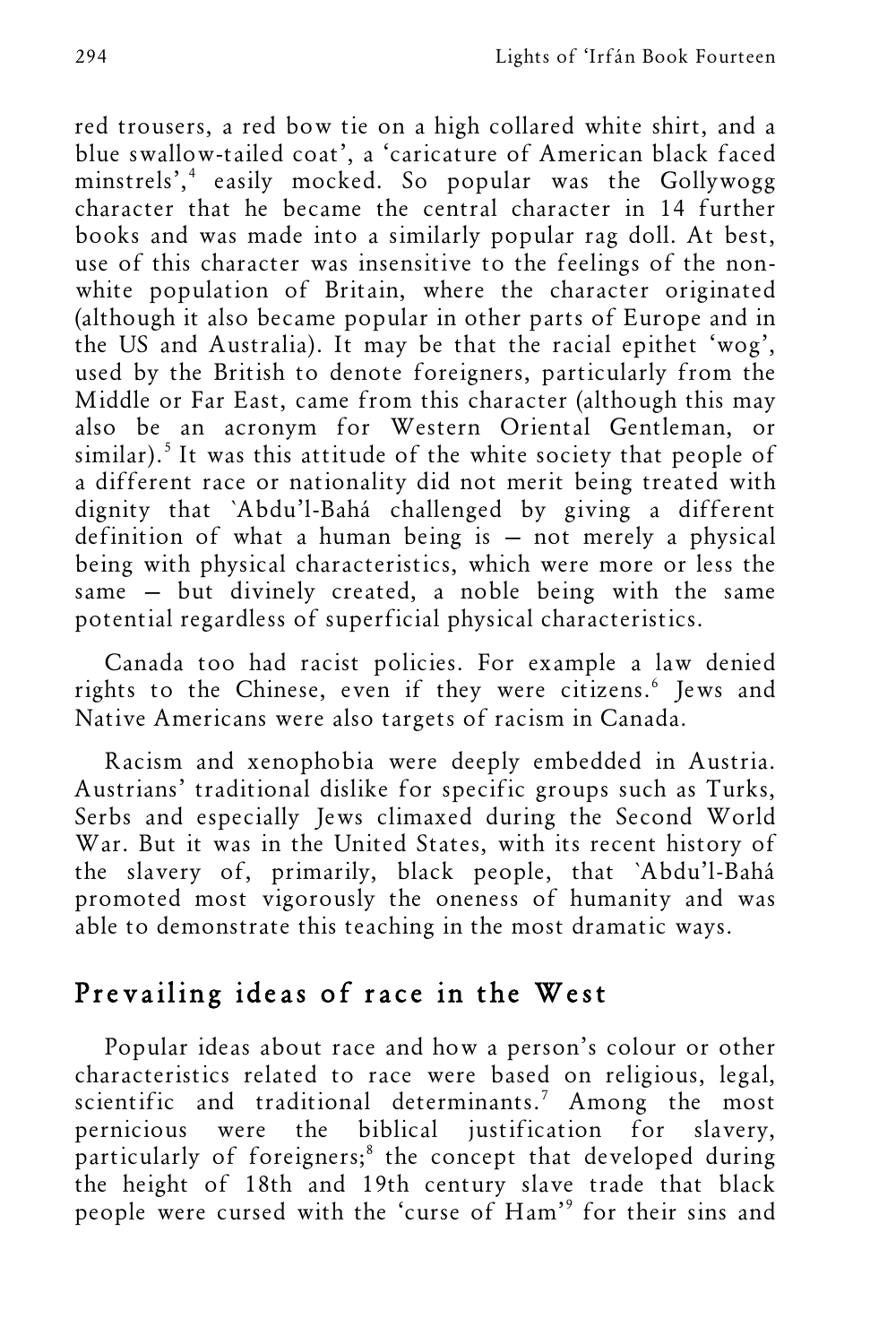deserved the punishment of slavery; and the idea, ostensibly based on scientific principles and promoted by 19th-century physicians, that people of 'mixed blood' — 'mulattoes' — were more susceptible to disease than those of 'pure' blood and lived shorter lives; and that their descendants, if the mixing of blood continued into the next generations, would become the next generations, would become progressively less fertile.10

An influential proponent of what developed into 20th century European racism was Joseph Arthur Comte de Gobineau, whose "Essay on the Inequality of the Human Races" (1853-1855) argued against mixing races (identified as black, white, and yellow) and questioned whether the black and yellow races belonged to the same human family as the white race. He believed the white race, which he called the 'Aryan' and identified with Germanic people, was superior to the other races and that it was the white race that was responsible for the progress and advance of civilization, so long as it remained free of contamination by intermarrying with other races. Although Gobineau was interested only in how social life operates, his work was the inspiration for those who developed political platforms from it, such as Hitler.

In the United States, popular notions of race based on physical characteristics such as skin colour and facial features were bolstered by a legal decision of Judge Henry St George Tucker in Hudgins v. Wright (State of Virginia, 1806).<sup>11</sup> The case concerned a Virginia slave, Hannah Hudgins, who sought freedom on the grounds that her mother was a Native American, not black, and that Hannah herself was Native American, not black. The Virginia Supreme Court upheld a decision in a lower court on the grounds that as she looked 'Indian', she was Indian and therefore was entitled to be considered a non-slave. Judge Tucker's decision reads, in part:

Nature has stampt upon the African and his descendants two characteristic marks, besides the difference of complexion, which often remain visible long after the characteristic distinction of colour either disappears or becomes doubtful; a flat nose and woolly head of hair. The latter of these disappears the last of all; and so strong an ingredient in the African constitution is this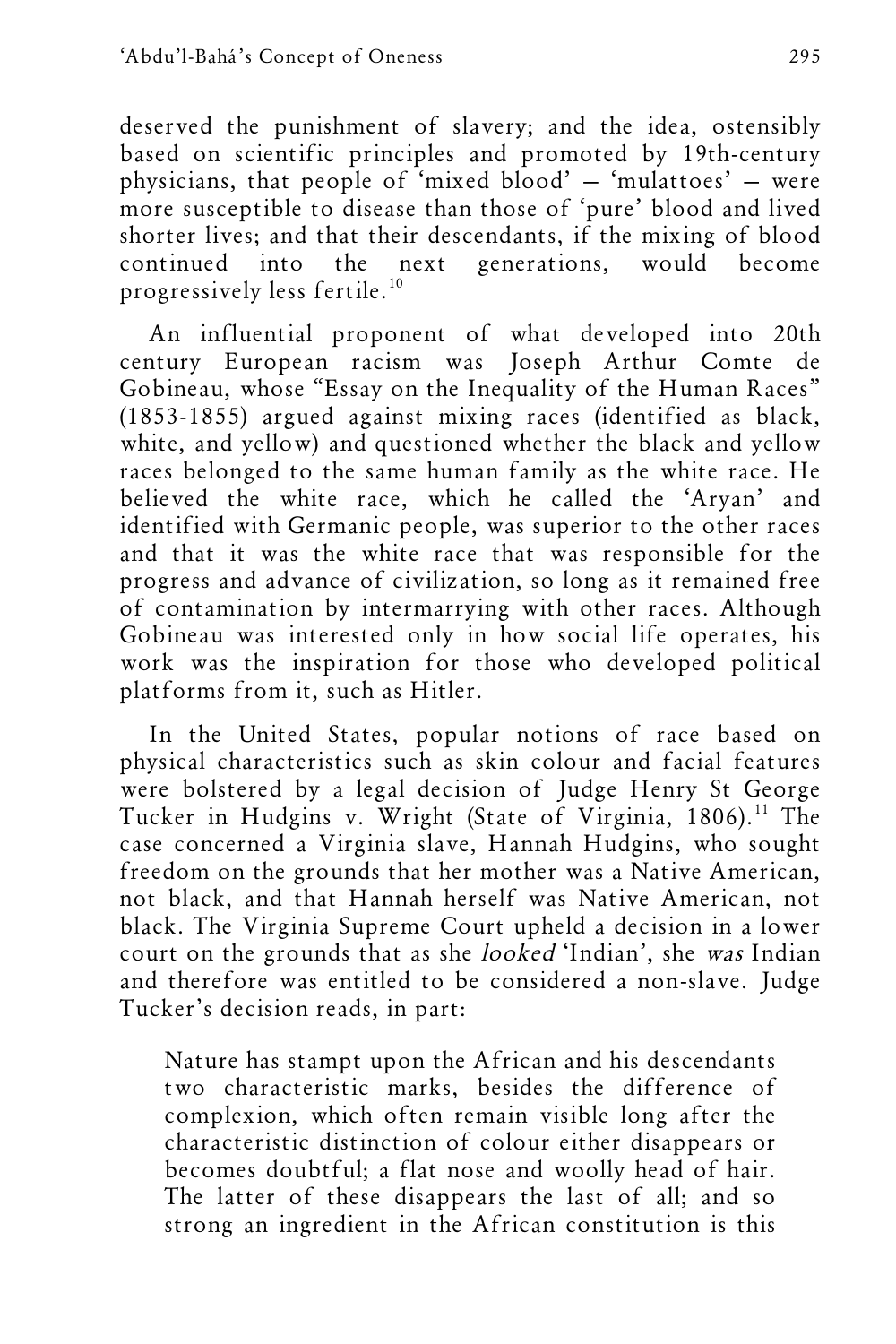latter character, that it predominates uniformly where the party is in equal degree descended from parents of different complexions, whether white or Indians ... Upon these distinctions as connected with our laws, the burden of proof depends.<sup>12</sup>

Tucker deemed that because Hannah had long straight hair clearly the characteristic of a Native American — and not the wooly hair of black Africans, she must be a Native American, not a black African, and therefore entitled to her freedom. This judgement embedded a concept of racial stereotyping within a legal framework.

## Situation of the American Bahá'í community at the time of `Abdu'l-Bahá's visit in 1912

When `Abdu'l-Bahá visited North America in 1912 there were very few Bahá'ís at all on the continent<sup>13</sup> and very few indeed were of African-American heritage. Stockman says that by July 1908, 15 blacks had accepted the Faith in Washington DC, owing to efforts of Pauline Hannen<sup>14</sup> - there were about 70 Bahá'ís altogether in the city at the time<sup>15</sup> - about 21.4 per cent of the Bahá'í community, compared to the proportion in the city of 28 per cent. $16$ 

Among the blacks in Washington DC at this time was Louis Gregory, a 'prominent black lawyer', who became a Bahá'í in 1909 through the efforts of Carrie York, the Hannens, and Lua Getsinger. He was president of the Bethel Literary and Historical Society, the city's oldest black organization, and was able to bring the Faith to the attention of black intellectuals. He promoted integration between black and white Bahá'ís, writing to the Washington DC Bahá'ís deploring the segregation of the Bahá'í community. As a result, in March 1910 the Washington Bahá'ís began to hold racially integrated meetings in what was a wholly segregated city in America's South. In 1911 Gregory was elected to Washington's 'Working Committee', thus becoming the first black to serve on a Bahá'í consultative body; in 1912 he was elected to the Executive Board of Bahai Temple Unity.<sup>17</sup>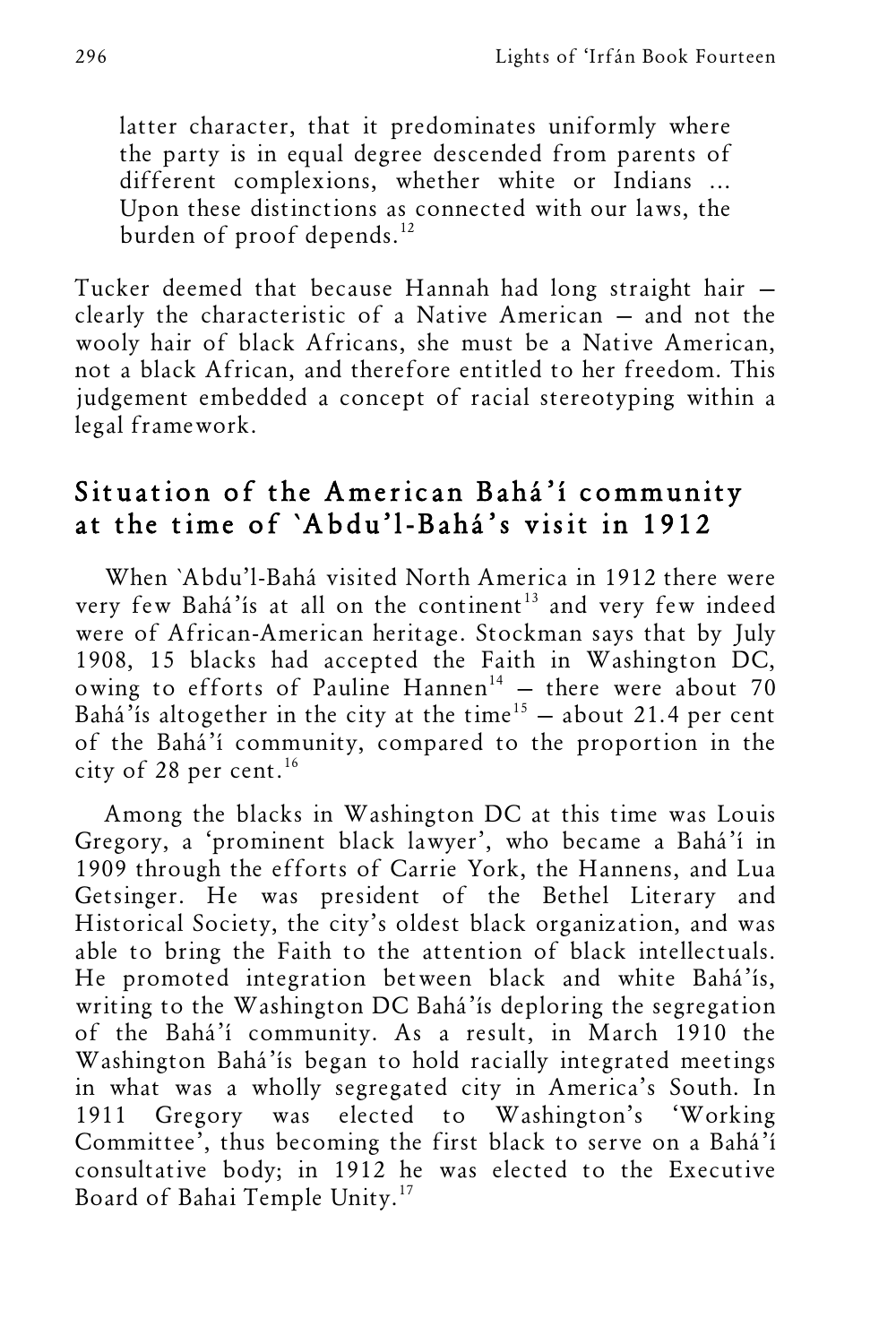The oneness of humankind was a very difficult concept for Bahá'ís at the turn of the 20th century to put into practice in their personal lives. In the United States, fraternization between black and white races was not only frowned upon, it was criminalized. The American Civil War of 1861-5 may have freed black slaves but it did not change segregation laws. 38 of its 50 states had at some time 'anti-miscegenation'<sup>18</sup>  $laws^{19} - laws$ banning interracial relationships and/or marriage which were first introduced by several of the American colonies in the late 17th century and the last of which were repealed only in  $1967$ .<sup>20</sup>

Even in many 'northern' states that had fought to free slaves, blacks could not stay in the same hotels as whites, eat in the same restaurants, or frequent the same clubs. Public transport was available to both but seats were reserved for white people and black people had to stand, or sit at the back. Tall buildings had separate lifts for blacks and whites and interracial marriage was illegal in a number of 'northern' states. Even though blacks had been able to attend university since  $1837$ ,<sup>21</sup> graduates were not afforded the same jobs as whites and even if they achieved professional status, they were excluded from society.

The Bible was used in the US to defend anti-miscegenation laws well into the 20th century, using a racist interpretation of stories such as that of Phinehas<sup>22</sup> and the 'Curse of Ham'.<sup>23</sup>

Even before he arrived in America `Abdu'l-Bahá was aware of the damage race prejudice was causing to the country:

One of the great reasons of separation is colour. Look how this prejudice has power in America, for instance. See how they hate one another! Animals do not quarrel because of their colour! Surely man who is so much higher in creation, should not be lower than the animals. Think over this. What ignorance exists! White doves do not quarrel with blue doves because of their colour, but white men fight with dark-coloured men. This racial prejudice is the worst of all. [ABL 55]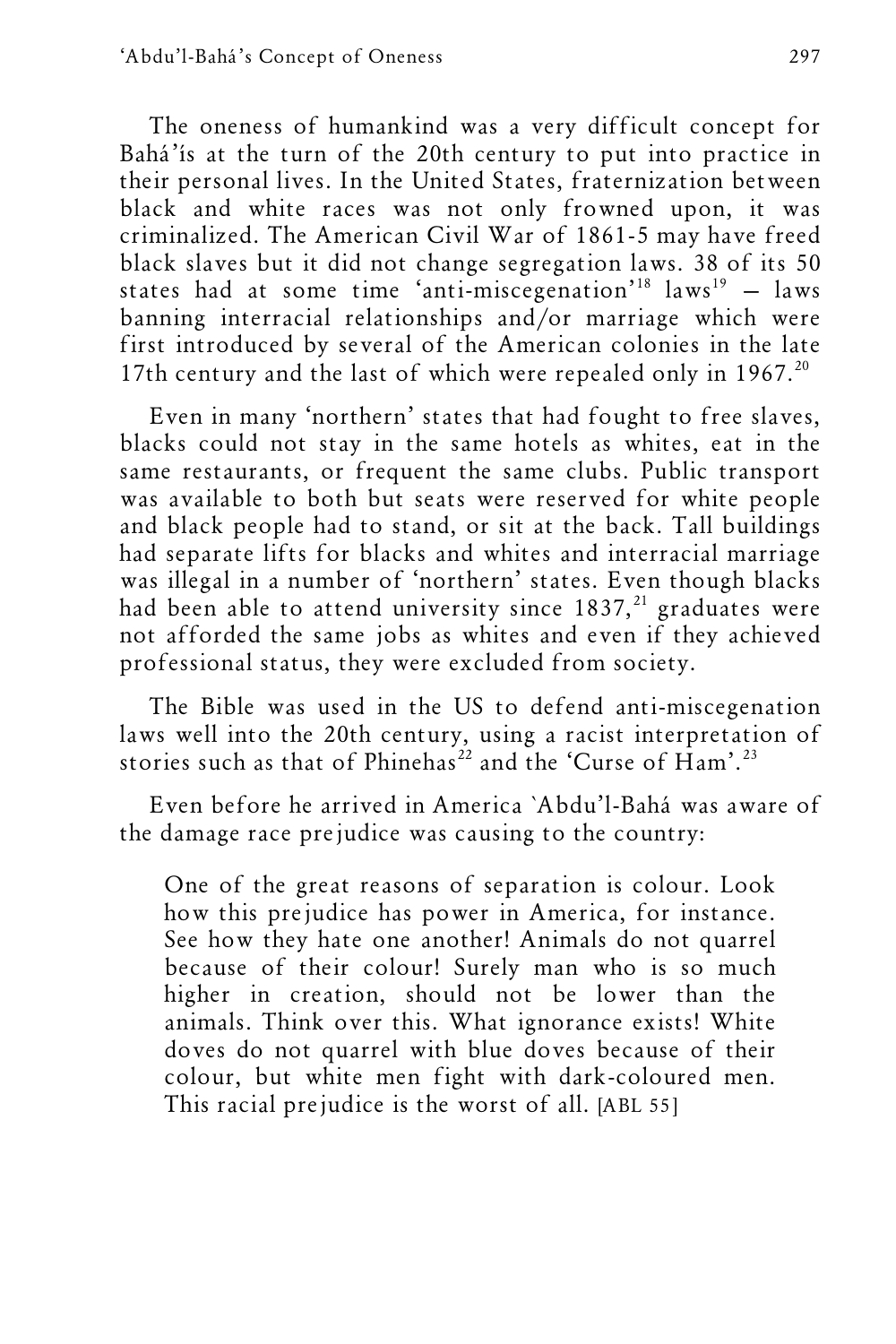## `Abdu'l-Bahá's application of the teaching of the oneness of humanity in the West

It was into this society that `Abdu'l-Bahá came, bearing the message of the oneness of humanity. A number of people black and white — agreed with the sentiment, as an intellectual reality and a statement about human nature, but did not see that it had anything to tell them about the way they lived their lives. They might have been quite willing to accept that people of different races should be free and should vote in elections, should attend school as children and university as adults but would not have considered them eligible to be friends or want them as neighbours, nor would they have wished to have them over to dinner or to marry their daughters. `Abdu'l-Bahá challenged this complacency by deliberately bringing people of different races and nationalities together and personally revelling in the display of diversity, rather than hiding it away. Thus, for example, he was very touched by the attendance of different races at the meeting in Washington DC at which he described the people as different gems. Balyuzi reports that after this meeting, 'He was wonderfully exhilarated' as he travelled to his next engagement.

His voice could be heard, loud and clear, exclaiming: 'O Bahá'u'lláh! What hast Thou done! O Bahá'u'lláh! May my life be sacrificed for Thee! O Bahá'u'lláh I May my soul be offered up for Thy sake! How full were Thy days with trials and tribulation! How severe the ordeals Thou didst endure! How solid the foundations Thou hast finally laid, and how glorious the banner Thou didst hoist.' 24

`Abdu'l-Bahá acknowledged that there are differences in humanity, differences of gender, colour, race, nationality, class, thought, opinion, religion, language; and he encountered many forms of social differentiation and discrimination on his travels and was himself the target on some occasions. All these differences he considered to be superficial and of negligible importance.<sup>25</sup> If they had any importance or significance, it was to add to the beauty and diversity of the human race. Giving inappropriate importance to any of these differences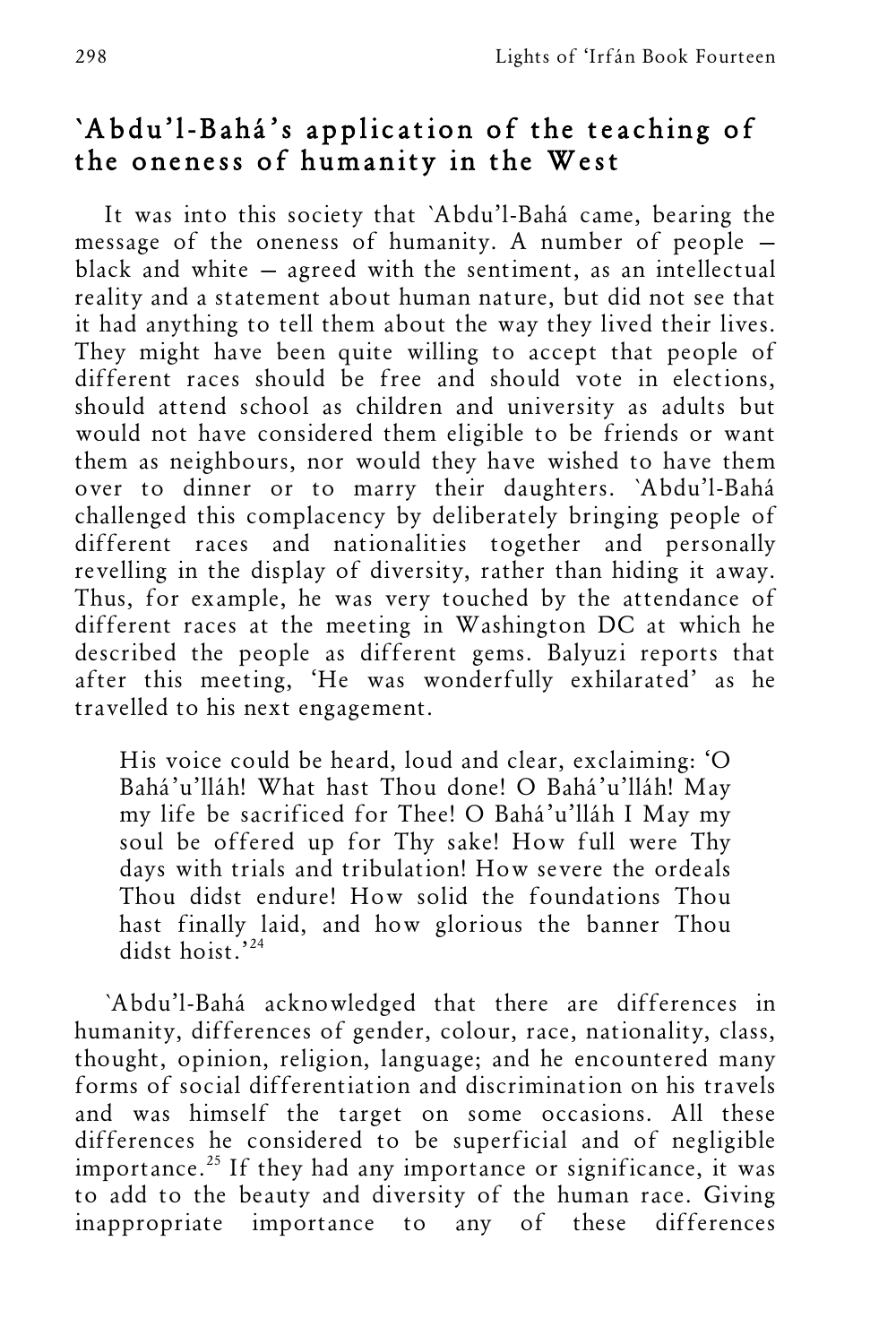undermines, he suggested, the full expression of the oneness of humanity.

However, in his talks `Abdu'l-Bahá did not focus on the particularities of these divisions but rather on the message of the oneness itself as an antidote for all divisions and coolness between people of different ethnicities and backgrounds.

He outlined some practical steps people could take to develop the oneness of humankind as a lived reality. For example, he said all people needed to remove all forms of prejudice from their lives:

We must banish prejudice. Religious, patriotic, racial prejudices must disappear, for they are the destroyers of human society. We must become the cause of the unity of the human race. [ADP 25]

A new religious principle is that prejudice and fanaticism whether sectarian, denominational, patriotic or political are destructive to the foundation of human solidarity; therefore man should release himself from such bonds in order that the oneness of the world of humanity may become manifest. [BWF 247]

If you meet those of different race and colour from yourself, do not mistrust them and withdraw yourself into your shell of conventionality, but rather be glad and show them kindness. Think of them as different coloured roses growing in the beautiful garden of humanity, and rejoice to be among them.

Likewise, when you meet those whose opinions differ from your own, do not turn away your face from them. All are seeking truth, and there are many roads leading thereto. Truth has many aspects, but it remains always and forever one.

Do not allow difference of opinion, or diversity of thought to separate you from your fellow-men, or to be the cause of dispute, hatred and strife in your hearts.<sup>26</sup>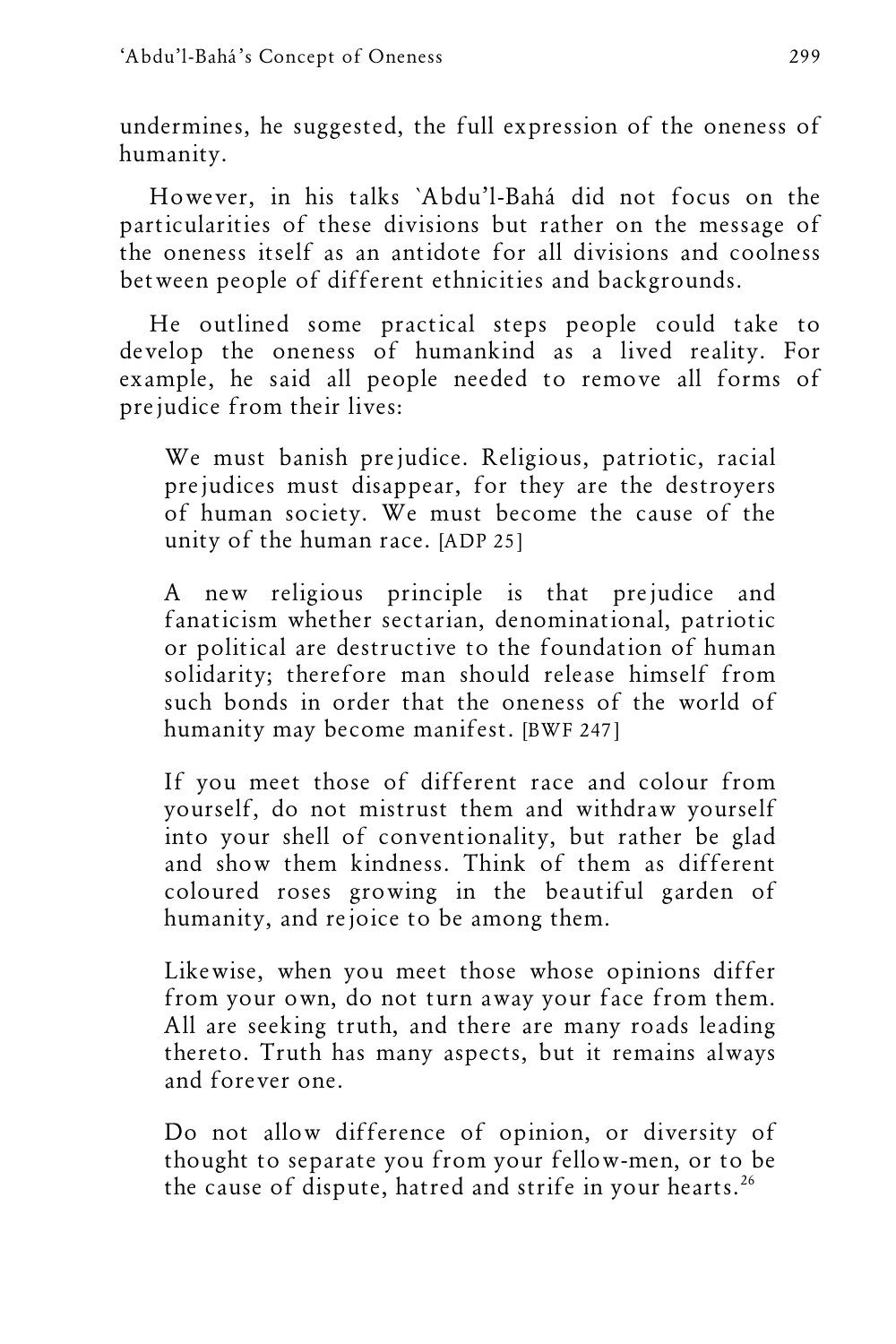In his very first public talk ever — on 10 September 1911, City Temple, London — `Abdu'l-Bahá discussed this basic teaching of Bahá'u'lláh:

This is a new cycle of human power ... It is the hour of unity of the sons of men and of the drawing together of all races and all classes ... The gift of God to this enlightened age is the knowledge of the oneness of mankind and of the fundamental oneness of religion. War shall cease between nations, and by the will of God the Most Great Peace shall come; the world will be seen as a new world, and all men will live as brothers. [ABL 19-20]

It was an invitation to the Lake Mohonk Conference on International Arbitration in May 1912 that ostensibly brought `Abdu'l-Bahá to the United States:

From the beginning, `Abdu'l-Bahá took keen interest in efforts to bring into existence a new international order. It is significant, for example, that His early public references in North America to the purpose of His visit there placed particular emphasis on the invitation of the organizing committee of the Lake Mohonk Peace Conference for Him to address this international gathering.<sup>27</sup>

As it was the Lake Mohonk Conference on International Arbitration in May 1912 that brought `Abdu'l-Bahá to the United States, it is significant to note that his talk on 15 May at the conference was entitled "The Oneness of the Reality of Humankind." In his opening remarks he drew attention to the situation 60 years previously, with the revolutions across Europe in 1848 and the wars in Persia, describing the enmity between the different religions and nationalities. It was at this time, he said, that Bahá'u'lláh appeared, proclaiming the 'oneness of the world of humanity and the greatest peace'. Those who accepted Bahá'u'lláh's teachings 'were united and attained the greatest amity and unity' such that the 'Kurd, the Arab, the Persian and the Turk freed themselves from the prejudice of race and were people agreed'. 'Among those people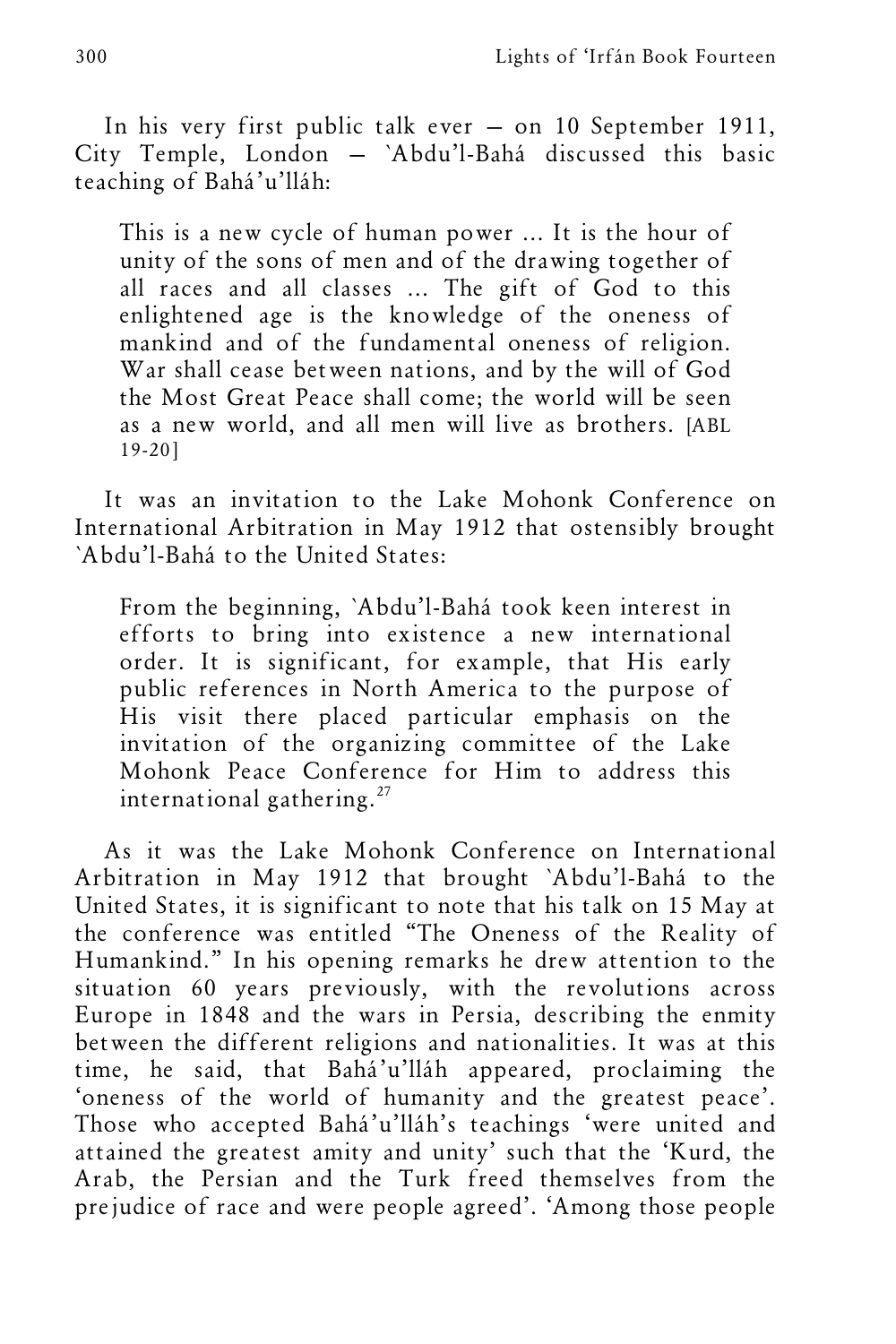the utmost of love and oneness of peace now obtain, for the great teachings of Bahá'u'lláh make for the oneness of the world and for humanity, universal peace and arbitration,' he stated.<sup>28</sup>

# `Abdu'l-Bahá's response to anti-Semitism and xenophobia

`Abdu'l-Bahá specifically challenged prevailing ideas of anti-Semitism, xenophobia and racism. For example, with regard to anti-Semitism, he told members of the Temple Emmanu-El in San Francisco:

... the foundation of the religion of God laid by Moses was the cause of their eternal honour and national prestige, the animating impulse of their advancement and racial supremacy and the source of that excellence which will always command the respect and reverence of those who understand their [particular] destiny and outcome.... [PUP 364]

He explained to New Yorkers that in 1870 Bahá'u'lláh had written to the Shah of Persia advising him to 'be kind to all his subjects', 'dispense justice', 'make no distinction between the religions' and 'charging him to deal equally with Jew, Christian, Muslim and Zoroastrian' and 'to remove the oppression prevailing in his country'.

At that time [1870] the Jews were greatly oppressed in Persia. Bahá'u'lláh especially recommended justice for them, saying that all people are the servants of God, and in the eye of the government they should be equally estimated. 'If justice is not dealt out, if these oppressions are not removed and if thou dost not obey God, the foundations of thy government will be razed, and thou shalt become evanescent, become as nothing.' [PUP 223]

`Abdu'l-Bahá understood why people were xenophobic but asked them to overcome this by changing their behaviour towards foreigners: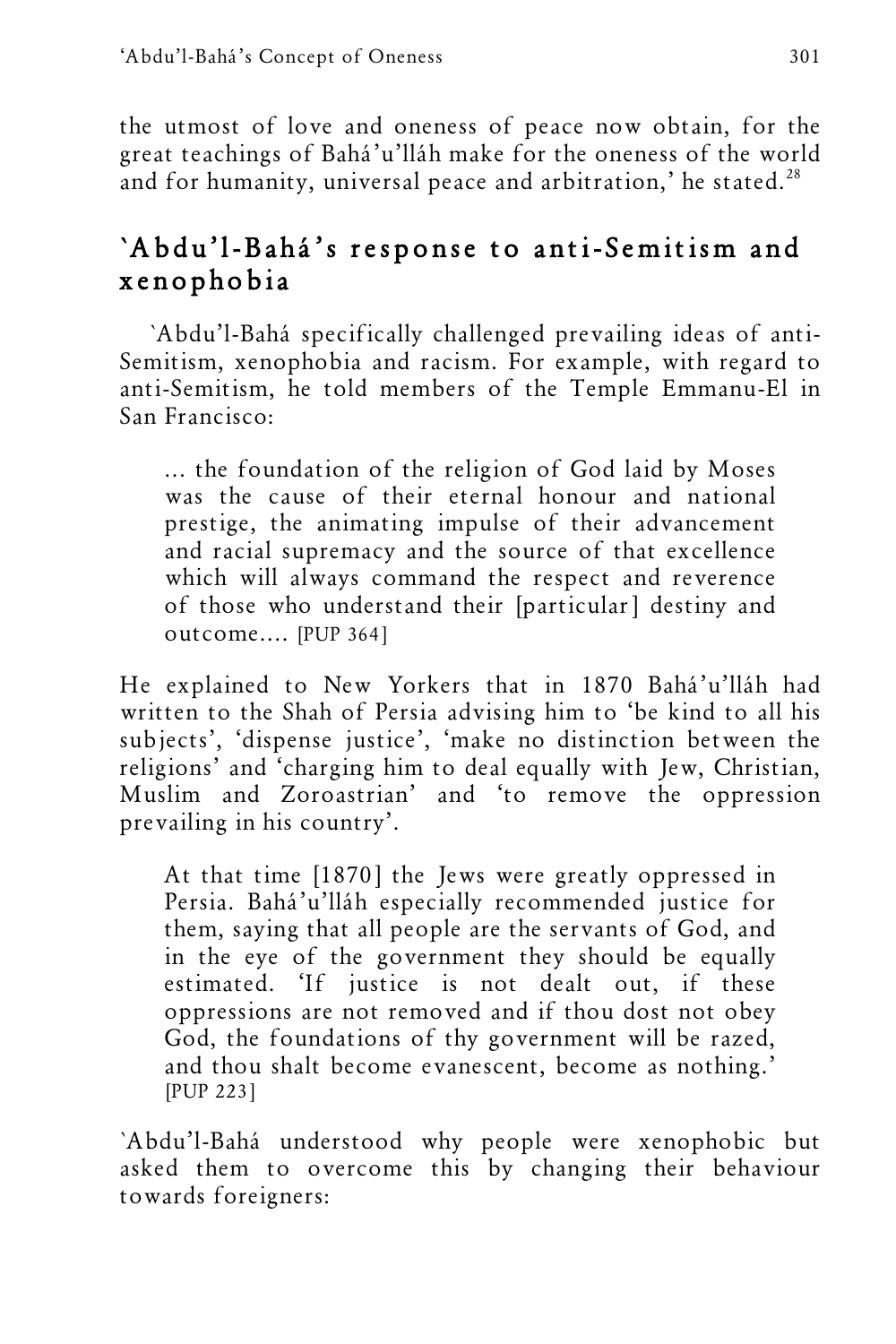Let not conventionality cause you to seem cold and unsympathetic when you meet strange people from other countries. Do not look at them as though you suspected them of being evil-doers, thieves and boors. You think it necessary to be very careful, not to expose yourselves to the risk of making acquaintance with such, possibly, undesirable people.

I ask you not to think only of yourselves. Be kind to the strangers, whether come they from Turkey, Japan, Persia, Russia, China or any other country in the world.

Help to make them feel at home; find out where they are staying, ask if you may render them any service; try to make their lives a little happier.

In this way, even if, sometimes, what you at first suspected should be true, still go out of your way to be kind to them — this kindness will help them to become better. [PT 15]

## `Abdu'l-Bahá's challenge to racism

But it was racism, particularly colour prejudice in North America, that `Abdu'l-Bahá focused on primarily in his western travels. Using a variety of images and metaphors, he explained the beauty in the diversity of humankind. He overturned ageold concepts of racial superiority and inferiority, challenged even the very concept of 'race'. Further, more than merely voicing the principle of the oneness of humanity, he demonstrated it in his own actions, often causing consternation or outrage among both Bahá'ís and the wider population.

The idea that 'races' are natural distinctions in humanity, that there is a biological basis for distinguishing one group of people from another determined by physical characteristics such as colour, hair type, skin texture, the shape of the nose or eyes is questioned today by scientists, forensic anthropologists and others.29 The notion of 'race' as it is popular conceived is a social construct yet human differentiation based these physical features is still accepted today as a way to distinguish and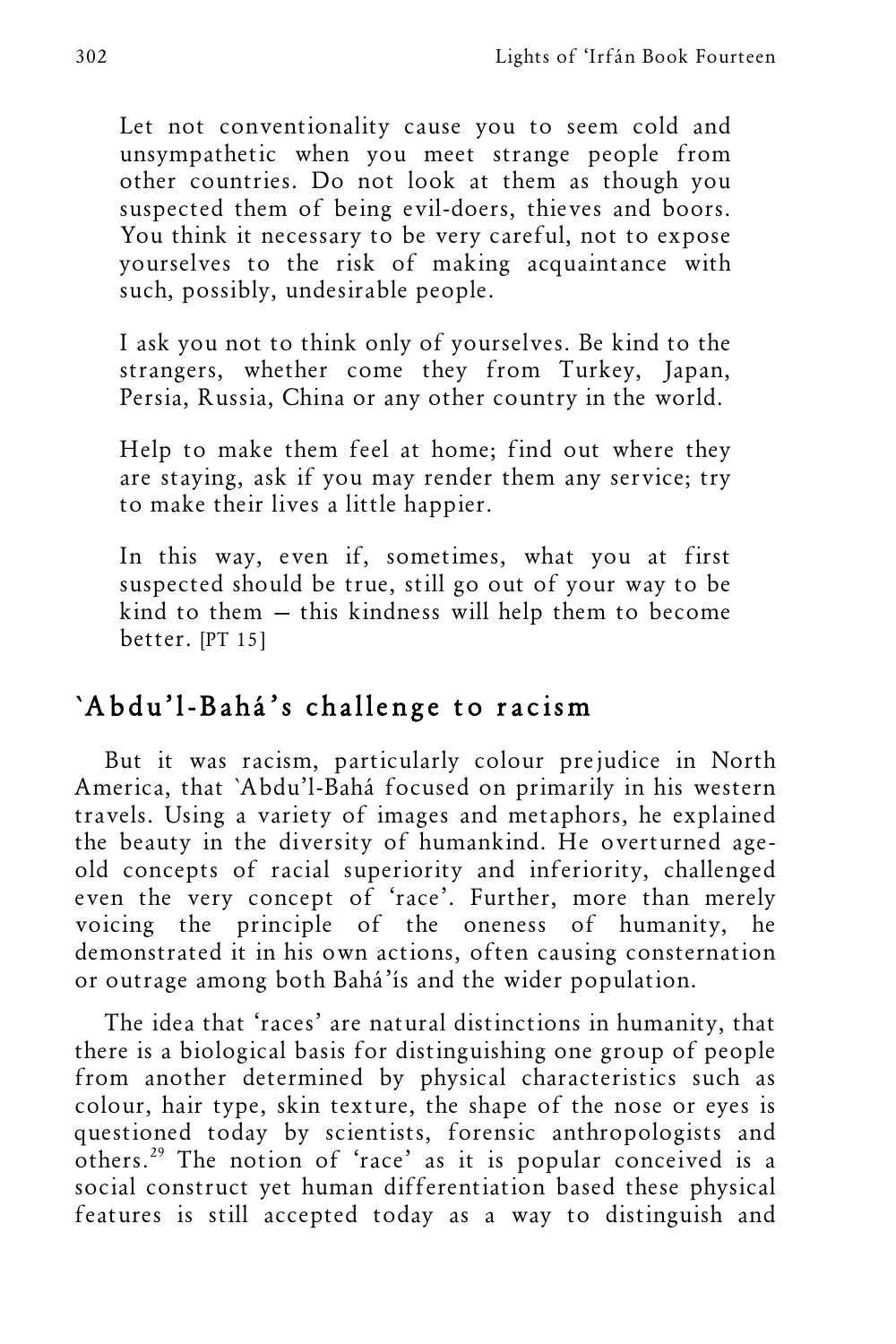categorize groups of people, often to suppress them or to exert power over them. At the time of `Abdu'l-Bahá's travels in the West this concept was very much embedded in the popular mind as well as in social and political institutions and legal frameworks.

In a talk at Howard University, an historically black university in Washington DC, `Abdu'l-Bahá dismissed the idea that there were 'races' of people, focusing rather on the idea that there is only one race, the human race:

There are no whites and blacks before God. All colours are one, and that is the colour of servitude to God. Scent and colour are not important. The heart is important. If the heart is pure, white or black or any colour makes no difference. God does not look at colours; He looks at the hearts. He whose heart is pure is better. He whose character is better is more pleasing ... white and black are the descendants of the same Adam; they belong to one household ... All humanity is descended from them. Therefore, in origin they are one. [PUP 45]

At the same time, he used the language of `different races' familiar to his hearers to explain the principle of the oneness of humanity, drawing on what he saw as the superficial physical differences among people to demonstrate his point.

# How `Abdu'l-Bahá made his points

To discuss the issue of the oneness of humanity with western audiences, `Abdu'l-Bahá focused on the physical characteristics of human beings, selecting the one — colour — that was immediately obvious to everyone and the one used by most people to determine race, particularly for purposes of social and other forms of discrimination. He also discussed differences of religion, nationality and gender.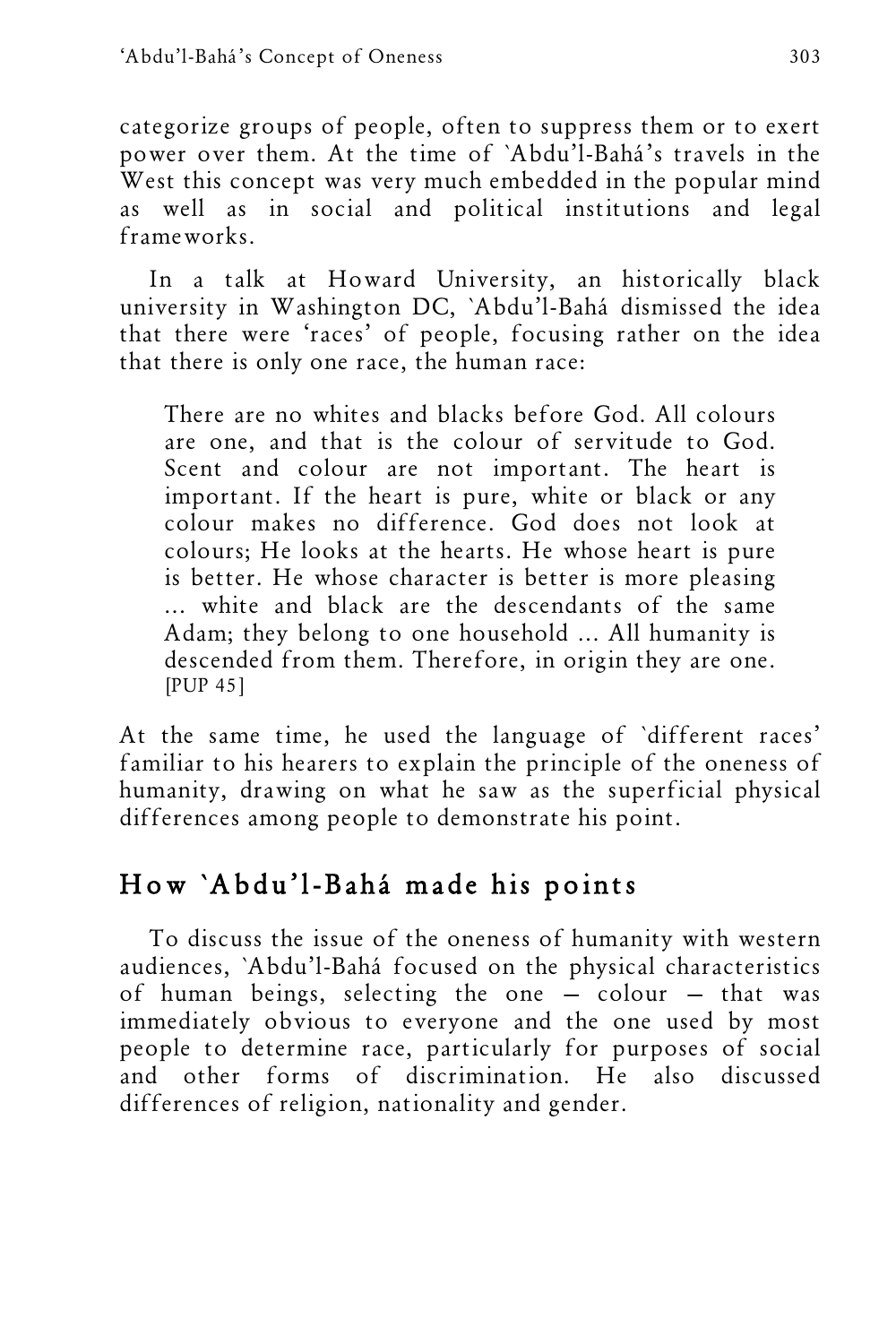### Use of metaphors

In many of his western talks `Abdu'l-Bahá used metaphors from nature to describe the physical colour differences of people. Always used to show the beauty of the diversity of colours, the metaphors most frequently employed by `Abdu'l-Bahá were flowers in a garden, leaves and fruits of a tree, waves of an ocean, jewels and the human body.

The metaphor of flowers may be an extension of the metaphor for the oneness of humanity found in the writings of Bahá'u'lláh, trees: 'Ye are the fruits of one tree, and the leaves of one branch.' [GWB 218]. The use of garden imagery for western audiences was inspired. For Christians and Jews, the garden evokes the Garden of Eden and its inhabitants, Adam and Eve, and serves as a reminder that all people have a common ancestry. Further, many of the cities to which `Abdu'l-Bahá travelled were famed for their public gardens and parks — Paris, Washington DC, London — gardens and flowers were particularly loved by the English; and they were thus familiar to his audiences. Thus when `Abdu'l-Bahá described how a garden is enhanced by having flowers of different colours and shapes, he was describing something people could understand and appreciate and they immediately grasp his point:

... difference of race and colour is like the variegated beauty of flowers in a garden ... If all the flowers in a garden were of the same colour, the effect would be monotonous and wearying to the eye ... the various races of humankind lend a composite harmony and beauty of colour to the whole. Let all associate, therefore, in this great human garden even as flowers grow and blend together side by side without discord or disagreement between them. [PUP 67-69]

`Abdu'l-Bahá frequently reiterated Bahá'u'lláh's own metaphor likening humanity to a tree with different leaves, branches and fruit:

Bahá'u'lláh has addressed the world of humanity, saying, 'Verily, ye are the fruits of one tree and the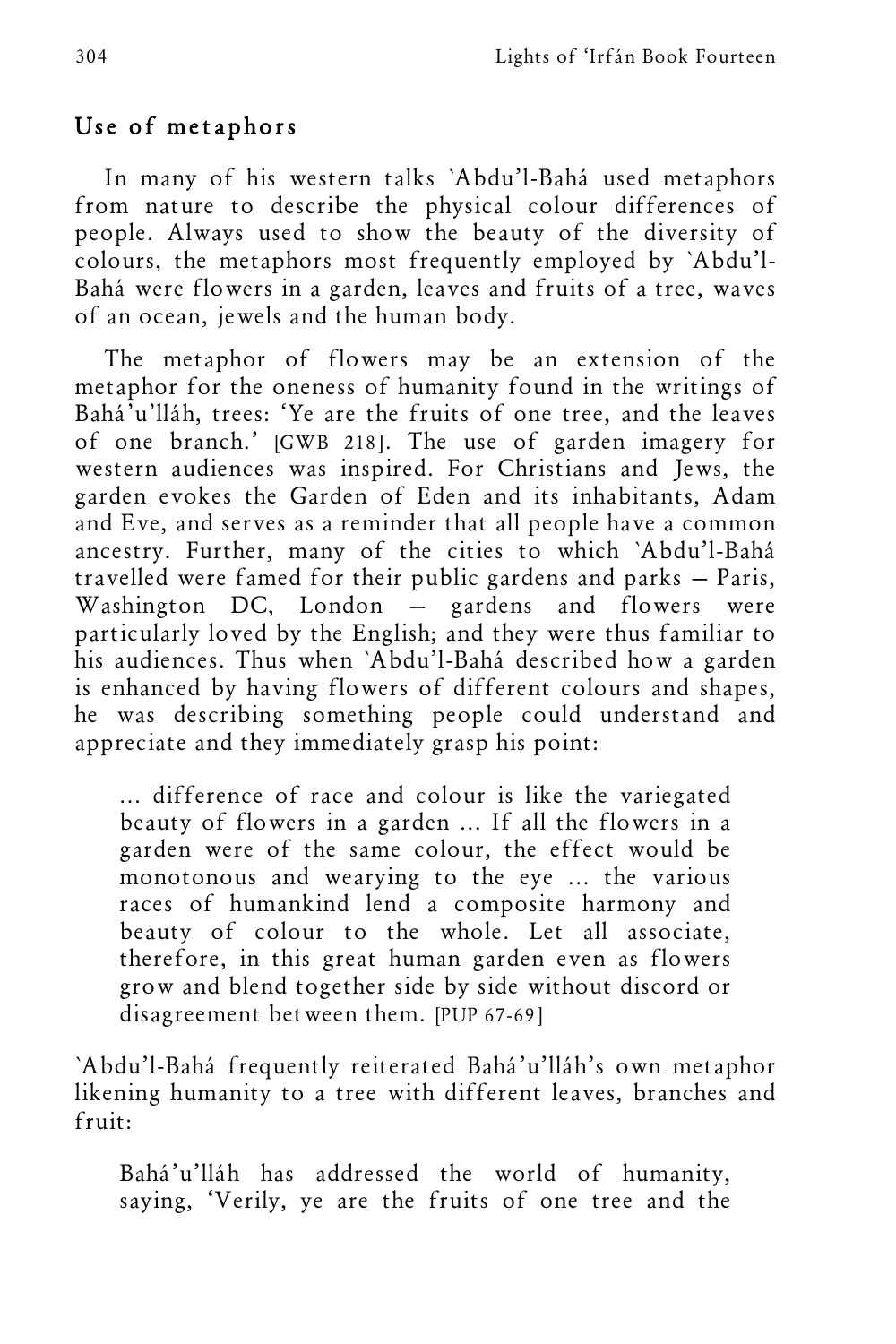leaves of one branch.' This signifies that the entire world of humanity is one tree. The various nations and peoples are the branches of that tree. Individual members of mankind are represented by the twigs and blossoms. Why should these parts of the same tree manifest strife and discord toward each other? [PUP 372]

and sometimes expanded it create not only a visual image but an evocation of a pleasant springtime:

All men are the leaves and fruit of one same tree, they are all branches of the tree of Adam, they all have the same origin. The same rain has fallen upon them all, the same warm sun makes them grow, they are all refreshed by the same breeze. [PT 129]

Another metaphor drawn from nature used by `Abdu'l-Bahá was that of the ocean and its waves. Bahá'u'lláh had used this metaphor to describe the immensity of his revelation,<sup>30</sup> the bounty and mercy of God,<sup>31</sup> the vastness of God's knowledge<sup>32</sup> and many other characteristics of God and His revelation. `Abdu'l-Bahá added to this catalogue by comparing the oneness of humanity to the ocean. As he had recently spent many days at sea, perhaps contemplating the ocean and its waves, this may well have been in his mind when he drew on this imagery to explain the principle to a western audience:

Your souls are as waves on the sea of the spirit; although each individual is a distinct wave, the ocean is one, all are united in God.

Every heart should radiate unity, so that the Light of the one Divine Source of all may shine forth bright and luminous. We must not consider the separate waves alone, but the entire sea. We should rise from the individual to the whole. The spirit is as one great ocean and the waves thereof are the souls of men. [PT 83]

We must use these powers in establishing the oneness of the world of humanity, appreciate these virtues by accomplishing the unity of whites and blacks, devote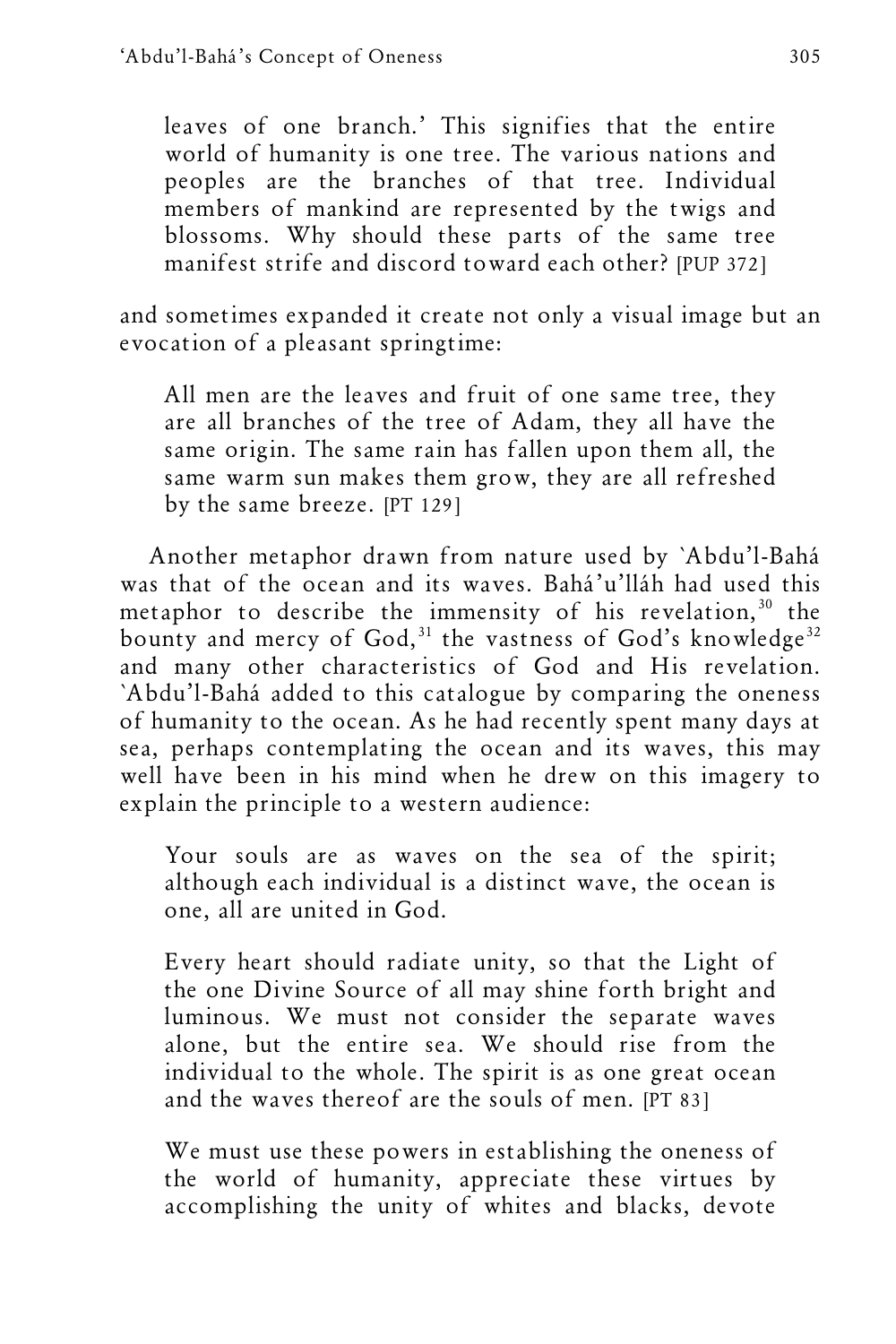this divine intelligence to the perfecting of amity and accord among all branches of the human family so that under the protection and providence of God the East and West may hold each other's hands and become as lovers. Then will mankind be as one nation, one race and kind — as waves of one ocean. Although these waves may differ in form and shape, they are waves of the same sea. [PUP 51]

The jewel metaphor employed by `Abdu'l-Bahá was also effective for western audiences. Jewels are beautiful, expensive, rare, desirable and highly prized and using them to describe human beings of different colour cast people in a new light:

A meeting such as this seems like a beautiful cluster of precious jewels — pearls, rubies, diamonds and sapphires ... In the clustered jewels of the races, may the coloured people be as sapphires and rubies, and the whites as diamonds and pearls. The composite beauty of humanity will be witnessed in their unity and blending.<sup>33</sup>

For whites to hear blacks beings described as rubies and sapphires was highly unusual  $-$  as no doubt it was for the blacks themselves.

Howard Colby Ives records an incident involving a number of street children who had been invited to meet `Abdu'l-Bahá.<sup>34</sup> One was a black 13 year old boy who did not enter the room for fear he was not invited. `Abdu'l-Bahá welcomed him in, saying that here was a black rose. Later, when offering the children chocolates, he picked out a very dark one and laid it against the boy's cheek. The other boys looked at their friend in a new light and he himself thought of himself differently.

To Ives, who witnessed the encounter, `the scene brought visions of a new world in which every soul would be recognized and treated as a child of God.'

Another metaphor used by `Abdu'l-Bahá to demonstrate the sort of unity possible among humans was the human body. Again, this may be an extension of the image of unity provided by Bahá'u'lláh: 'Be ye as the fingers of one hand, the members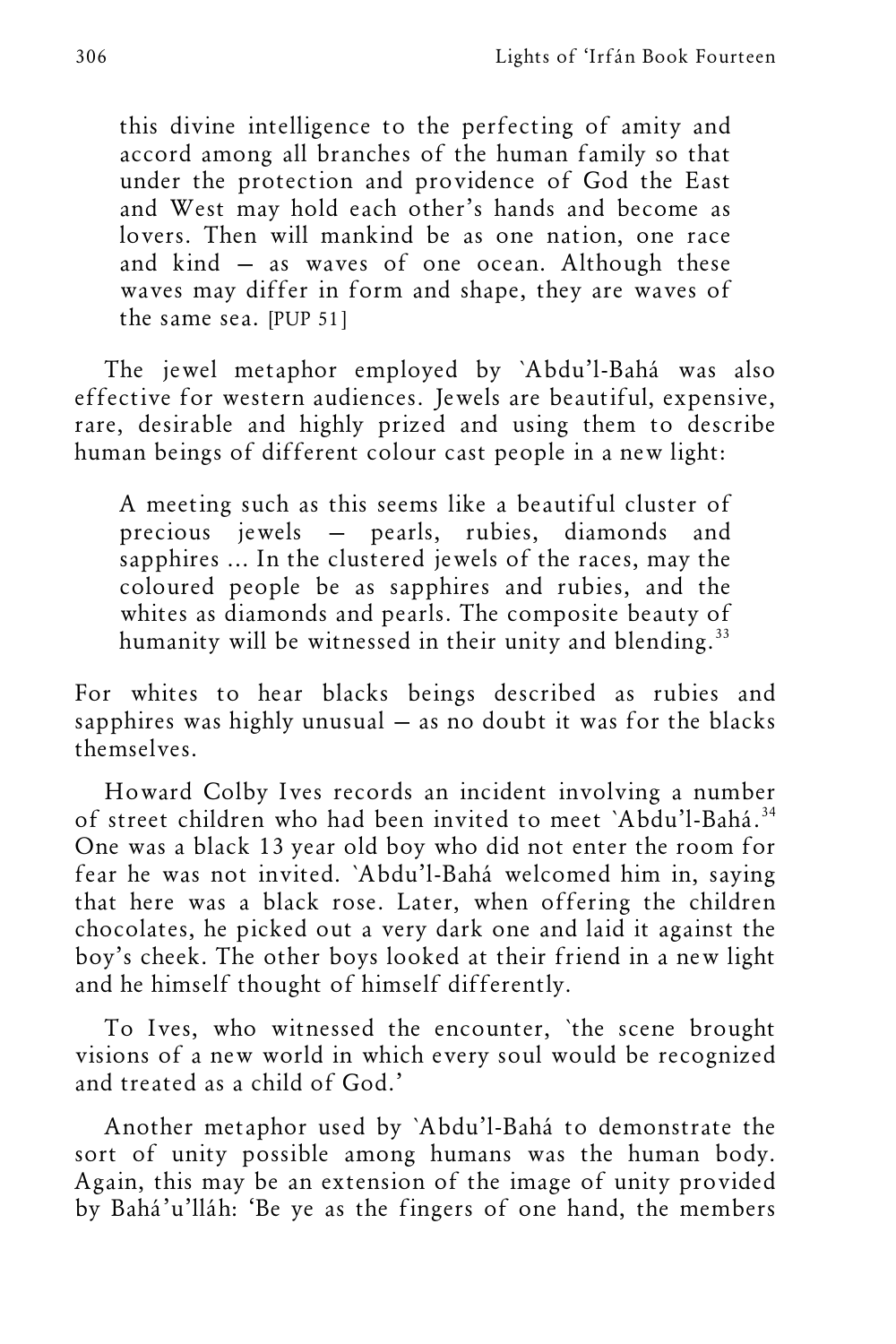of one body' [GWB 139]. `Abdu'l-Bahá's description of the differentiated organs and limbs of the body working together provides his audience with perhaps the most easily understood of all his metaphors, as everyone has a body and understands how its different parts contribute to its functioning:

This diversity [of races, etc.], this difference is like the naturally created dissimilarity and variety of the limbs and organs of the human body, for each one contributeth to the beauty, efficiency and perfection of the whole. [SWAB 290]

## Joining of East and West

It was not only the bringing together of black and white that `Abdu'l-Bahá addressed. In Europe, as well as in North America, `Abdu'l-Bahá described the oneness of the peoples of the East and the West.

The most important principle of divine philosophy is the oneness of the world of humanity, the unity of mankind, the bond conjoining East and West, the tie of love which blends human hearts. [PUP 31]

As the East and the West are illumined by one sun, so all races, nations, and creeds shall be seen as the servants of the One God. The whole earth is one home, and all peoples, did they but know it, are bathed in the oneness of God's mercy. God created all. He gives sustenance to all. He guides and trains all under the shadow of his bounty. [ABL 38]

`Abdu'l-Bahá not only reiterated the basic oneness of all people from both the East and the West but also encouraged both to come together in unity, that is, to manifest their essential oneness and to act as one people:

I have come here with this mission: that through your endeavours, through your heavenly morals, through your devoted efforts a perfect bond of unity and love may be established between the East and the West so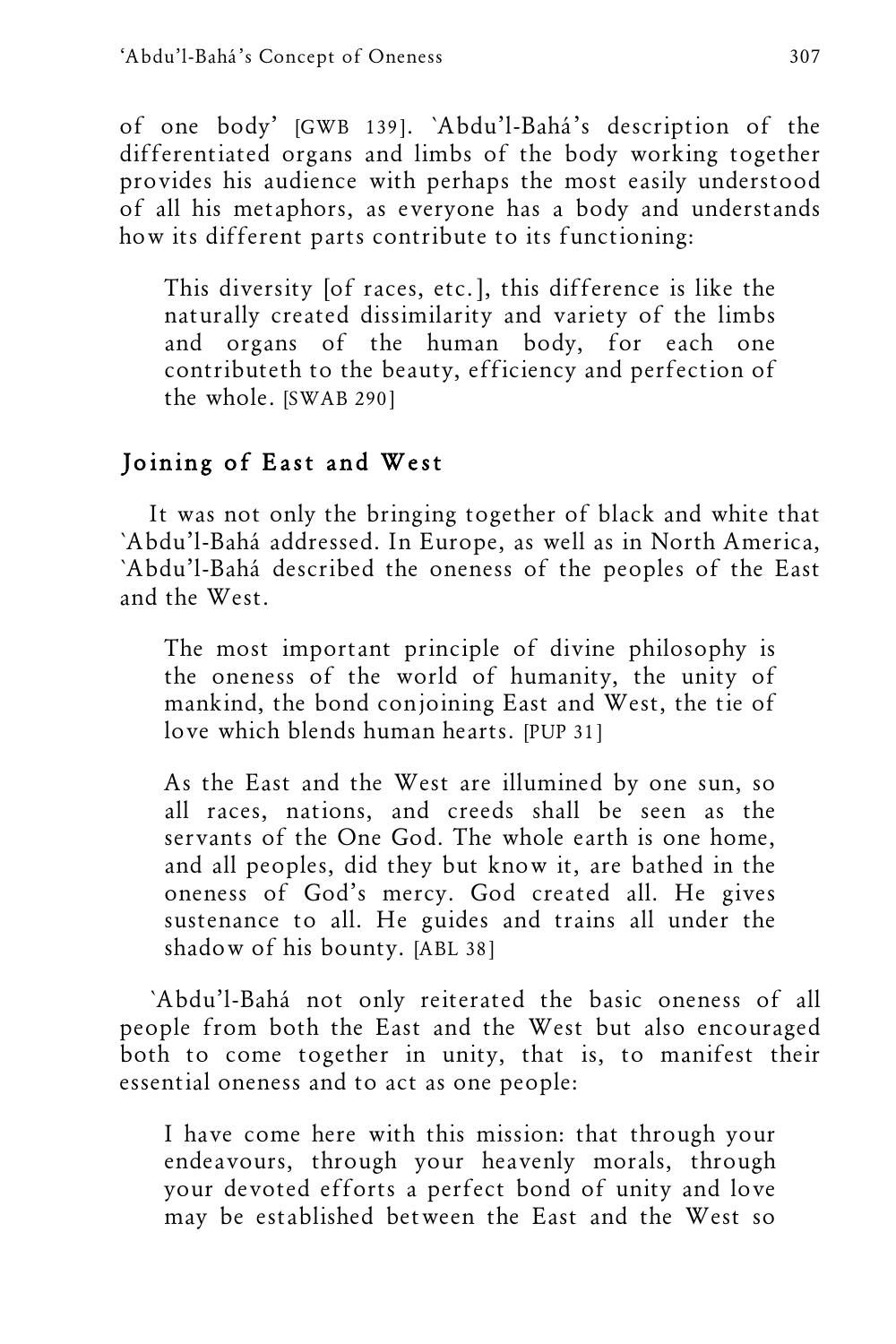that the bestowals of God may descend upon all and that all may be seen to be the parts of the same tree the great tree of the human family. [PUP 16]

#### Deeds, not words

`Abdu'l-Bahá exhorted people to do more than pay lip-service to the principle to the oneness of humanity:

Love ye all religions and all races with a love that is true and sincere and show that love through deeds and not through the tongue; for the latter hath no importance, as the majority of men are, in speech, well-wishers, while action is the best. [SWAB 69]

Thus although it is the primarily the words of `Abdu'l-Bahá's talks given on his journeys across Europe and North America that were recorded, it was often the actions of `Abdu'l-Bahá himself that made greatest and most lasting impression on people. The Bahá'í Faith does not rely upon the recorded actions of `Abdu'l-Bahá as a reliable guide to the truth of the revelation, nevertheless, as `Abdu'l-Bahá was appointed by Bahá'u'lláh as the Perfect Exemplar of his teachings, observing `Abdu'l-Bahá's deeds was an important way for Bahá'ís, and others, to understand how Bahá'u'lláh's teachings could be implemented in their own lives. Hence there are several accounts by eye-witnesses of `Abdu'l-Bahá's demonstration of the oneness of humankind.

## Actions of `Abdu'l-Bahá

#### Demonstrating the oneness of race: Louis Gregory at luncheon

Perhaps the primary example pointed to by Bahá'ís of `Abdu'l-Bahá's actions demonstrating the oneness of humanity, the equality of all and the due regard that people should hold for one another was the luncheon held in the rigidly segregated Washington DC at the home of the Chargé d'Affaires for the Persian Legation, Ali Kuli Khan, a Bahá'í, on 23 April 1912 at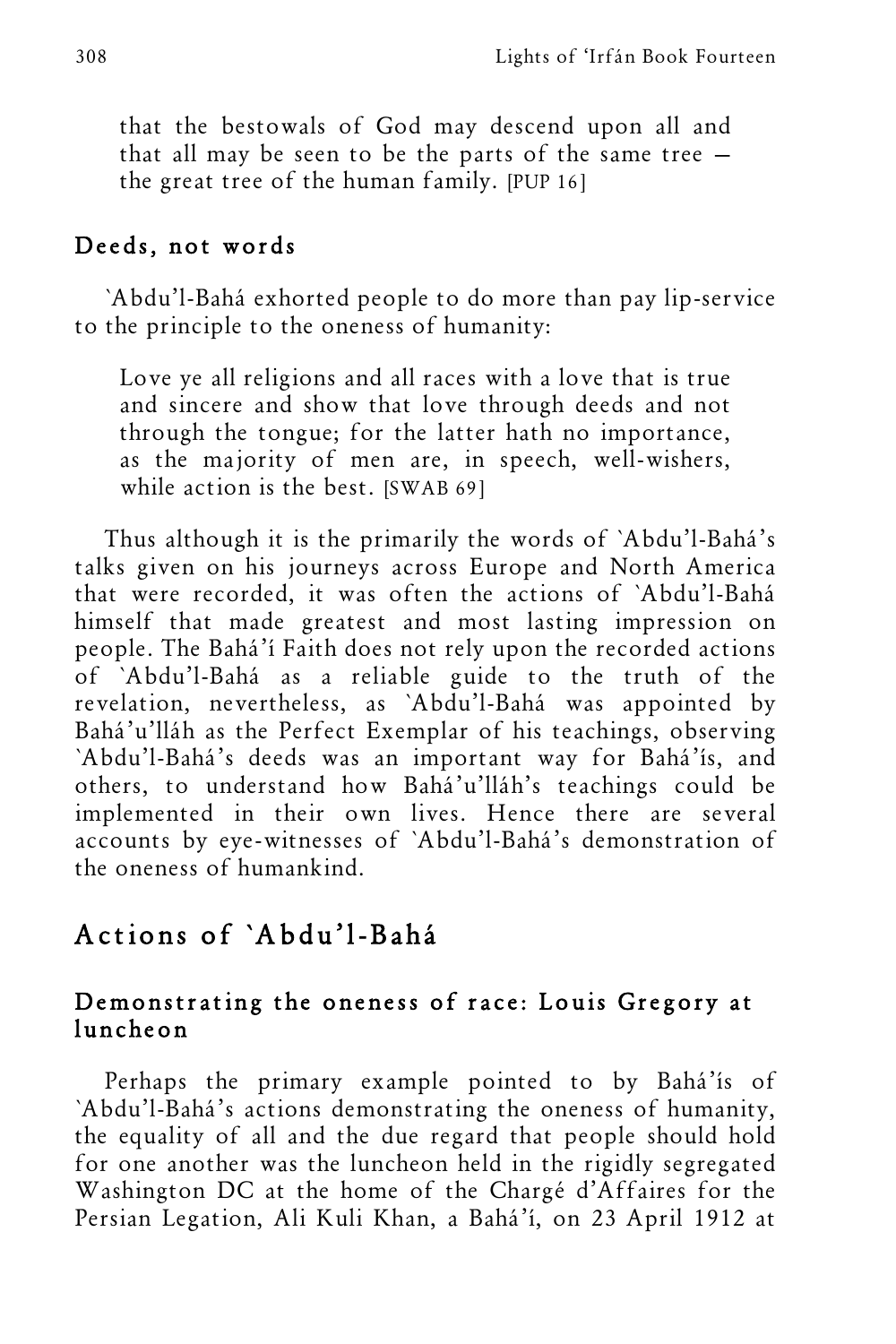which `Abdu'l-Bahá was the guest of honour.<sup>35</sup> A number of dignitaries were invited to the luncheon, which took place after `Abdu'l-Bahá had spoken at Howard University on the 'harmony between blacks and whites and the unity of humankind', <sup>36</sup> and diplomatic seating protocol was observed. Local Bahá'í Louis Gregory, a black lawyer whom `Abdu'l-Bahá had met previously, was not invited to the luncheon but `Abdu'l-Bahá had asked him to attend at the home of Ali Kuli Khan prior to it for a consultation. When the guests were called for luncheon, `Abdu'l-Bahá went into the dining room but Mr Gregory stayed behind. When everyone was seated, `Abdu'l-Bahá called for Mr Gregory. While the host was seeking him, `Abdu'l-Bahá rearranged the seating, placing Mr Gregory in the seat of honour at his right,<sup>37</sup> demonstrating `Abdu'l-Bahá's disregard for the convention that segregated blacks and white at such occasions and providing a simple example of how unity of races could be embedded in one's personal life.

## Demonstrating the oneness of rich and poor

It was not just a recognition of the oneness of races that interested `Abdu'l-Bahá. He was also concerned that people understand that the oneness of the human race extended to the poor and indigent as well. A most telling example of `Abdu'l-Bahá's response to the poor living in a big city was his attendance at the Bowery Mission on Manhattan's Lower East Side on 19 April 1912. He had only been in the United States for a week, having arrived on the 11th.

The Bowery Mission was established in 1879 by the Rev. and Mrs. A. G. Ruliffson as a very decidedly Christian mission with the objective of assisting recent immigrants to New York City who had not yet found adequate means to earn a living. Over time it provided help, both material and spiritual, to the homeless and impoverished in New York. It is the third oldest gospel mission in the United States. New York was a centre of immigration at this time and many of the people who lived there were immigrants from Europe seeking a better life in the United States — economic migrants, as they are known today — and by definition were poor, as well as being on the bottom rung of society. At the time the Bowery Mission catered for men only,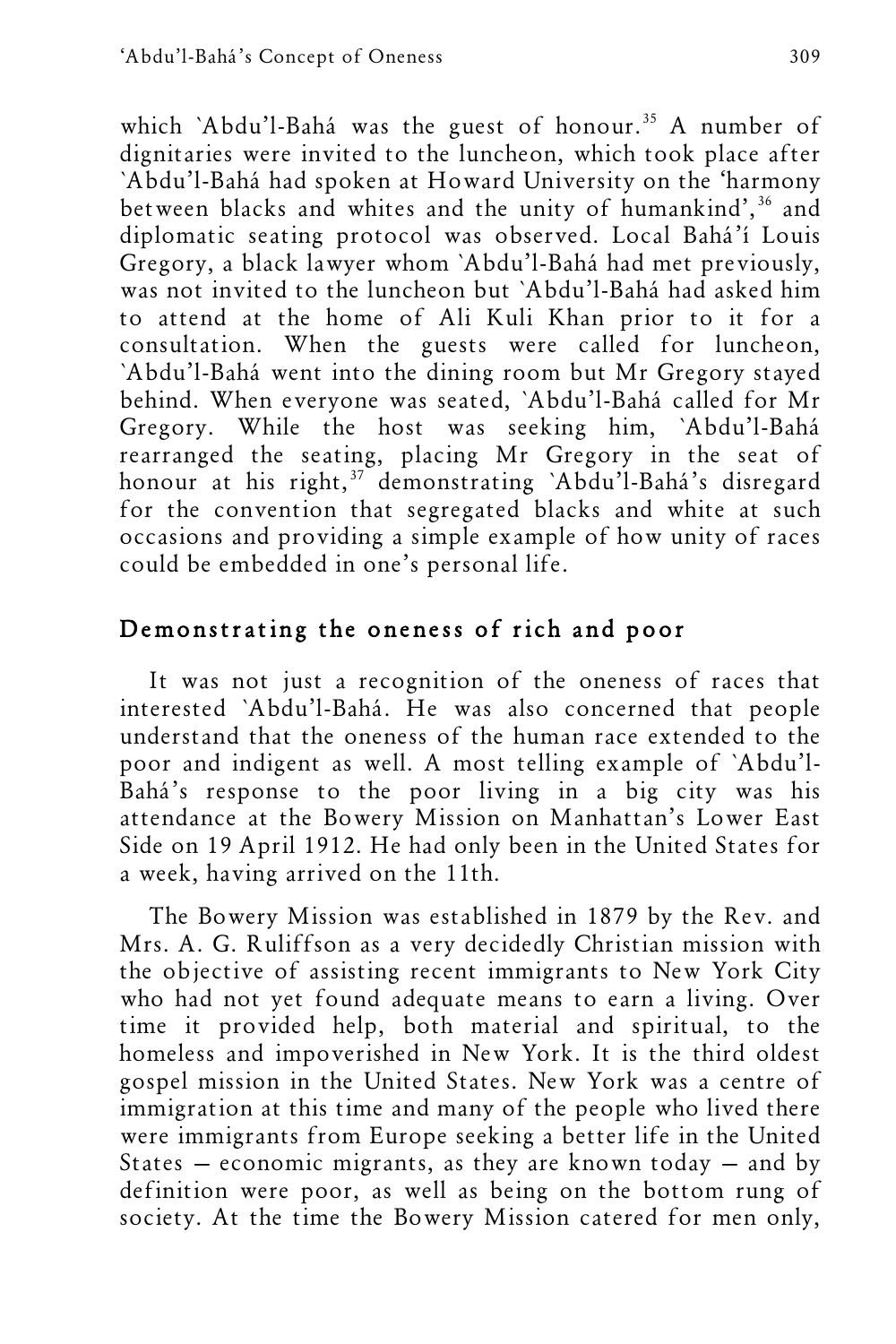although there had been a well-established programme since 1894 of taking poor city children into the countryside for their health and relaxation. Juliet Thompson states that many of the men were alcoholics and came to the mission to get out of the cold. The Bowery itself was a place of great deprivation and poverty, known for its 'down and outs' well into the 1950s and was often called 'skid row'.

It was the practice of the Mission to invite outside speakers to preach to the men who came there and `Abdu'l-Bahá was probably seen as simply another such. Juliet Thompson arranged the visit.

`Abdu'l-Bahá's talk was short and simple, apparently less than 800 words. He addressed the men as 'my relatives, my companions', saying 'I am your comrade'. He did not chide them or call them to great things, ask to change their lives or to transform themselves. He did not ask them to give up their alcohol, to renounce their sins or change their ways. Rather he told them that Jesus himself was poor, that he said 'Blessed are the poor', not 'Blessed are the rich' and that he said he, too, was poor and that the Kingdom of God is for the poor. He told them they should be thankful to God that 'although this world you were indigent yet in the Kingdom of God you were precious'. Some today might consider this to be patronizing, telling the poor that their poverty is a good thing, and wonder why `Abdu'l-Bahá would take this line. It is important, however, to recall that the ethic of the time was very much that the poor deserved to be poor because they lived ignoble lives. In the popular view, just as in some of the tabloid press of today, the poor were poor because they were lazy and stupid and had too many children and drank too much — not because the social environment failed to educate them, provided no safety net when they were out of work, that there was little public housing, that private rents were extortionate and accommodation for the poor was crowded, unsafe, unhygienic and precarious — tenement slums, in other words. `Abdu'l-Bahá reversed this picture for the men of the Bowery, telling them that

The rich are mostly negligent, inattentive, steeped in worldliness, depending upon their means, whereas the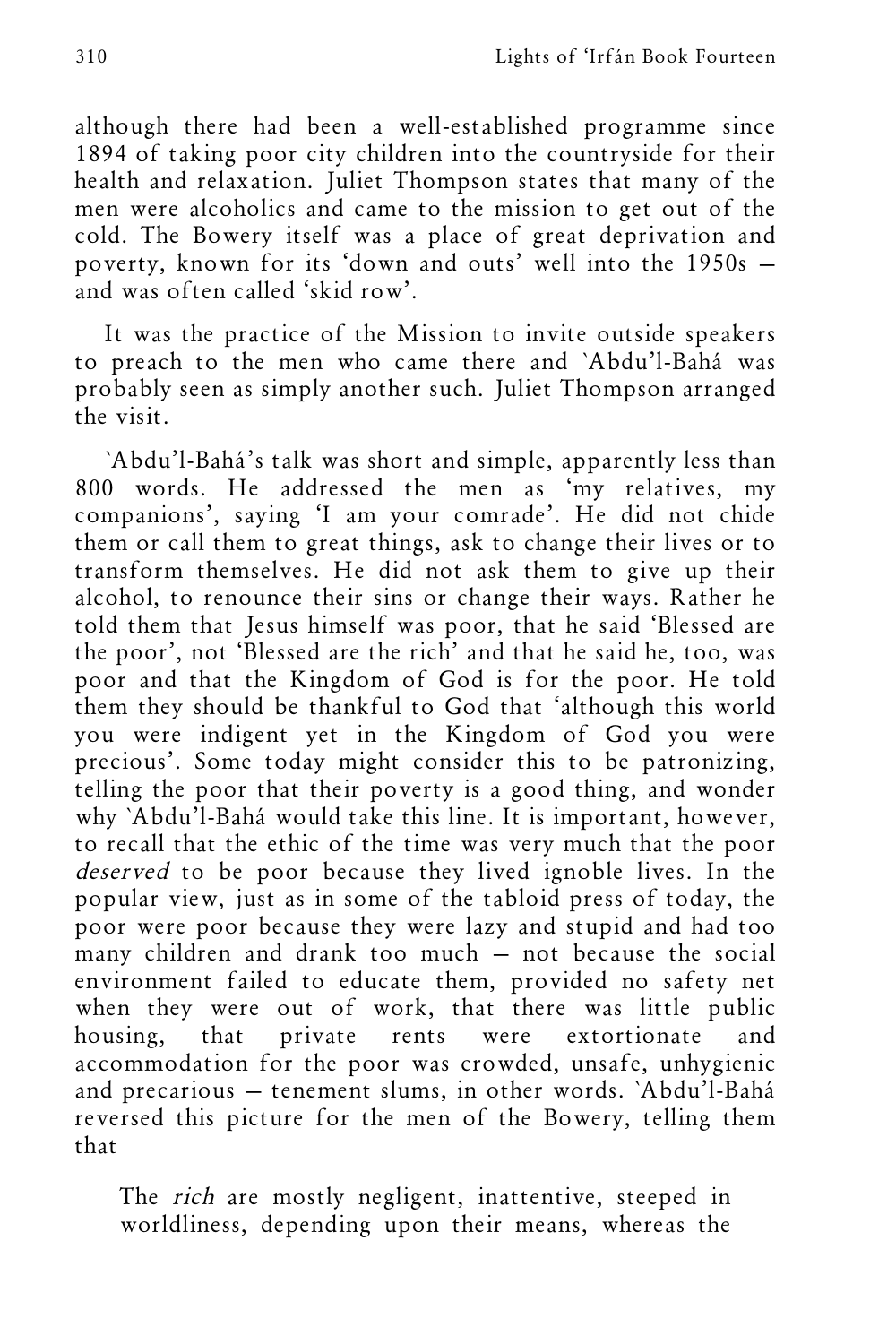poor are dependent upon God, and their reliance is upon Him, not upon themselves. Therefore, the poor are nearer the threshold of God and His throne. [PUP 33]

`Abdu'l-Bahá did not talk about the Bahá'í principle of bridging the gap between extreme wealth and extreme poverty. He did not talk about the history of the Bahá'í Faith or even about Bahá'u'lláh, except to mention that Bahá'u'lláh himself had been poor and that he had 'admonished all that we must be the servants of the poor, helpers of the poor, remember the sorrows of the poor, associate with them; for thereby we may inherit the Kingdom of heaven' and that 'God has not said that there are mansions prepared for us if we pass our time associating with the rich, but he has said there are many mansions prepared for the servants of the poor, for the poor are very dear to God.' [PUP 33]

He ended his brief talk by praising the men at the Bowery Mission:

So, my comrades, you are following in the footsteps of Jesus Christ. Your lives are similar to His life; your attitude is like unto His; you resemble Him more than the rich do. Therefore, we will thank God that we have been so blessed with real riches.

Then he offered himself to them:

And in conclusion, I ask you to accept `Abdu'l-Bahá as your servant. [PUP 34]

`Abdu'l-Bahá could have left it there and just gone away. But he did not. He did not let the 400 to 500 destitute men who heard him pass back into the city night to sleep in doorways, to scavenge for food. Rather, having told them poverty is not an ignoble state, he then proceeded to give them money, a silver coin or two each — as many as five or six for the most destitute.38 He did not ask them to buy food with it or to save it or use it for noble purposes. He just gave it. How it was spent was not a concern of `Abdu'l-Bahá. He gave, without admonition or advice. Some accepted ungraciously, some with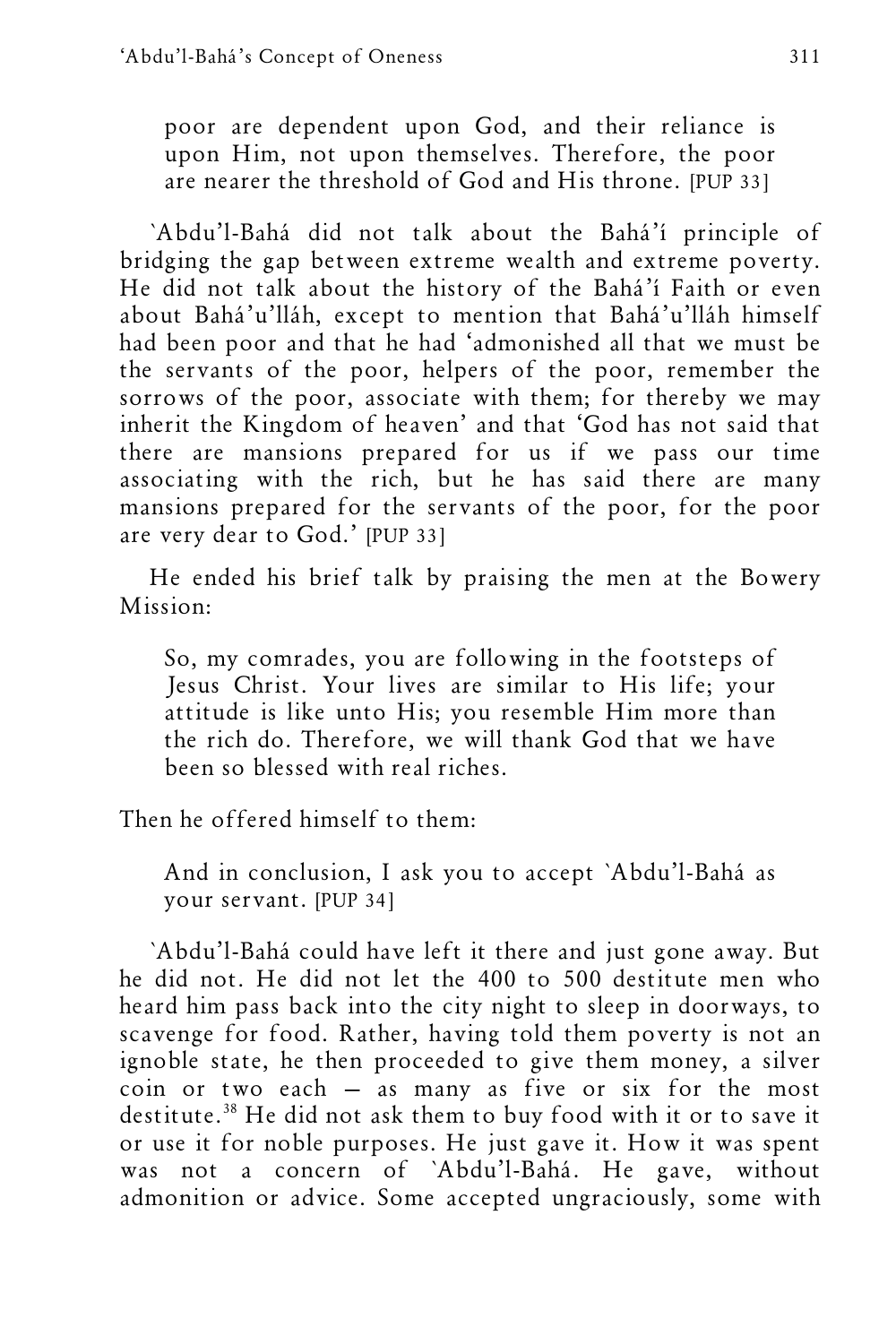grace;<sup>39</sup> again `Abdu'l-Bahá was not concerned with their response — he merely gave.

And he shook each hand. He actually touched the people he spoke to. This small act is very significant. Many would not have dared touch a person of the streets for fear of catching a disease or worse. However, `Abdu'l-Bahá habitually shook the hands of the people who came to hear him. The shaking of hands with the priest as one leaves the church after a service is characteristic of the Christian faith and may well have been expected by those at the Bowery Mission. The shaking of hands can be a symbol of equality and in this instance no doubt was meant as such by `Abdu'l-Bahá — another example of the oneness of humanity.

#### Demonstrating the oneness of women and men

I have discussed elsewhere `Abdu'l-Bahá's articulation of the Bahá'í teaching of the equality of women and men.<sup>40</sup> Briefly, he spoke frequently about this principle while in the West, prompted in part by the issue of women's suffrage, which was politically and socially controversial and saw women taking direct, often militant, action to force governments to legislate for it. `Abdu'l-Bahá was in favour of women's suffrage but advised that they use non-violent means to achieve it. He also exhorted men to recognize the equality of women and to provide them with the educational, economic, political and job opportunities that would enable them to progress.<sup>41</sup> `Abdu'l-Bahá included 'women' in the term 'humanity' and made few distinctions between them and men, casting any such differences as 'negligible'. 42

But `Abdu'l-Bahá did not merely speak about the teaching of the equality of women and men, he showed how it could be implemented within the Bahá'í community and, by extension, within the community at large. For example, he gave significant responsibilities to women for the initiation and management of important developments within the religion.

Some ten years before `Abdu'l-Bahá's visit to the West, Chicago Bahá'ís, inspired by the laying of the corner stone of House of Worship in Ishqabad in 1902, asked him whether it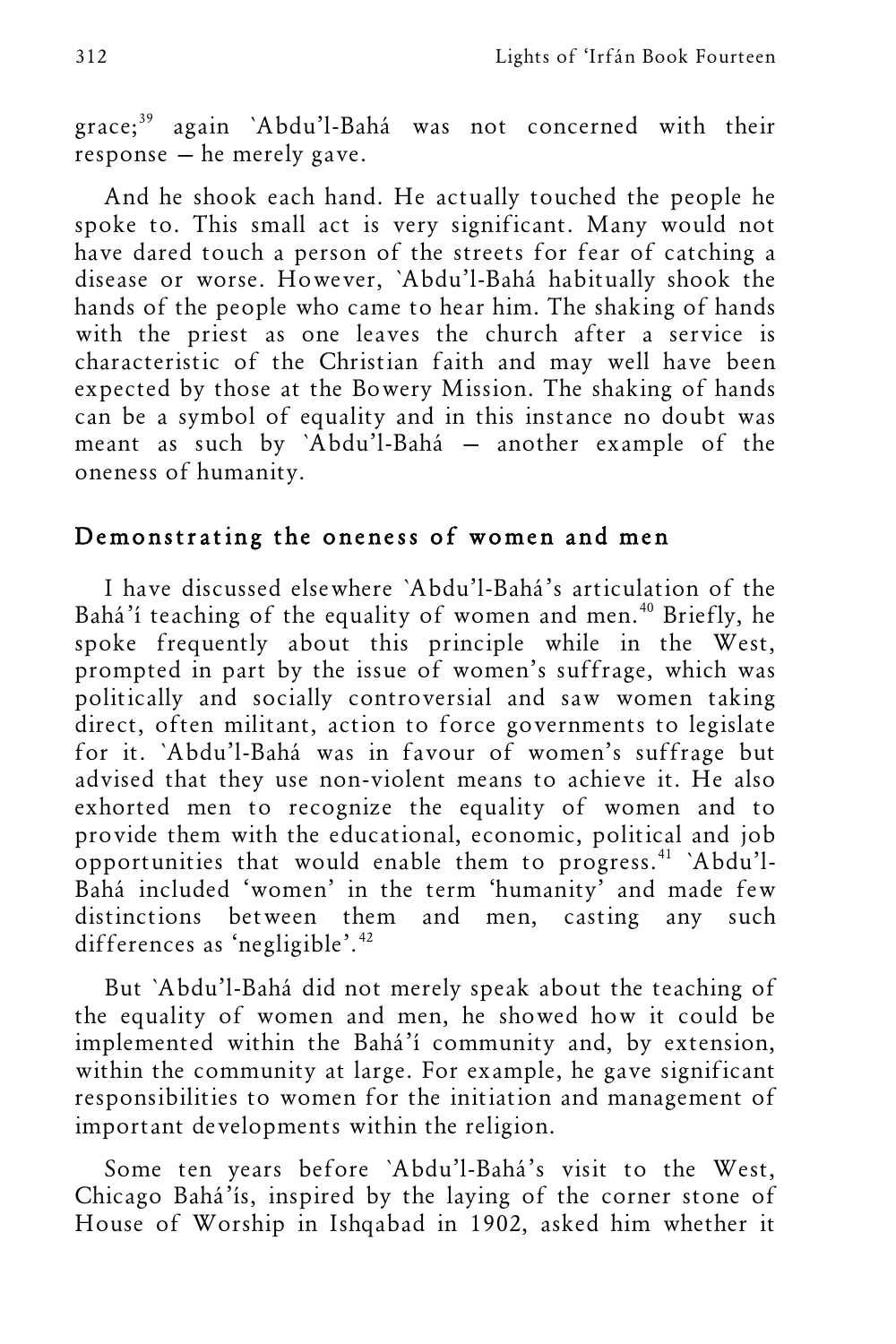would be possible to establish a Temple in Chicago. He wrote two Tablets to the Chicago House of Spirituality giving his approval. On 7 June 1903 he sent a third Tablet to Corinne True, president of the Chicago Women's Assembly of Teaching:

I entreat God to assist the confirmed believers in accomplishing this great service and with entire zeal to rear this mighty structure which shall be renowned throughout the world ...

Whosoever arises for the service of this building shall be assisted with a great power from His Supreme Kingdom and upon him spiritual and heavenly blessings shall descend, which shall fill his heart with wonderful consolation and enlighten his eyes by beholding the glorious and eternal God! [TAB 96-97]

True took this to be an assignment from `Abdu'l-Bahá, writing to a friend, 'He wrote me instructions about the Temple to my utter astonishment that placed a great responsibility on my shoulders.' <sup>43</sup> Her response was to take the letter to the Women's Assembly of Teaching, which raised some money for the Temple. However, not much progress was made until just before True was to go on pilgrimage in 1907. She launched a petition calling for the start of construction on the Temple, writing to Bahá'ís all over the country. Almost 800 signatures were collected, the petition sheets glued together by True's husband into a large scroll and the scroll taken to `Akka and presented to `Abdu'l-Bahá. When `Abdu'l-Bahá received the scroll, he gave True detailed instructions on the location and design of the Temple and, much to her surprise and the discomfiture of the men on the House of Spirituality, assigned her a major role in the task of building the Temple. Thus `Abdu'l-Bahá involved women in the most significant project of the American Bahá'í community of the early 20th century.

Similarly, in 1920 `Abdu'l-Bahá assigned Agnes Parsons the task of organizing 'a Convention for unity of the coloured and white races'. <sup>44</sup> Parsons was a wealthy white socialite in Washington DC who had become a Bahá'í around 1908 and financially supported many of the prestigious Bahá'í activities.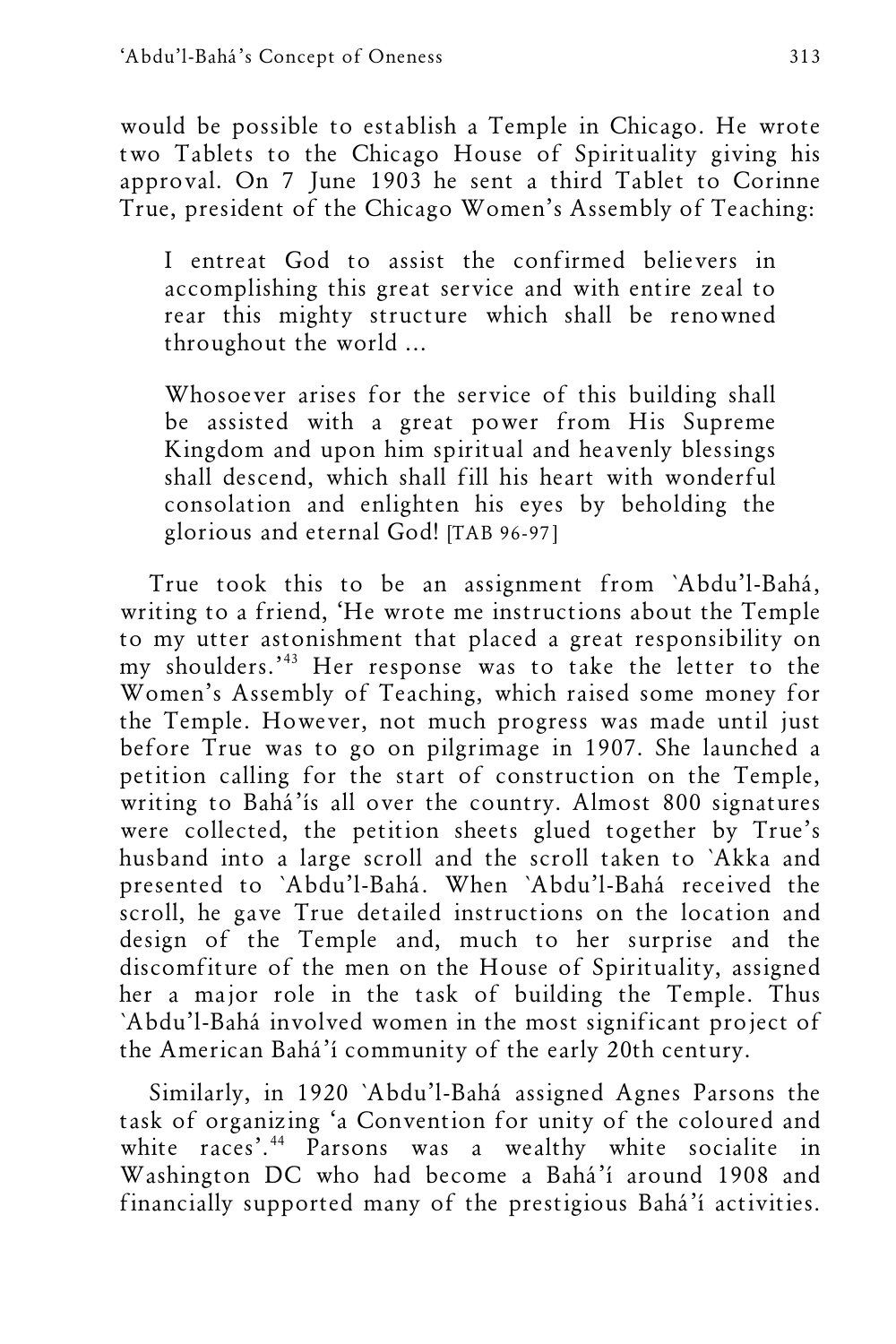Washington DC was the hub for Bahá'í teaching among the African Americans but there is no evidence to suggest that she was involved with this. Louis Gregory was assigned to assist her with this controversial activity.

Parsons reached out to her circle of socially prominent women to be patrons of the event and 19 agreed. She was able to secure high-ranking speakers, including Senator Samuel Shortridge of California, Congressman Martin B. Madden of Illinois and Congressman Theodore Burton of Ohio. Assisted by Gregory and a committee chosen by her, Parsons organized in Washington DC from 19 to 21 May 1921 what was to become the first in a long series of Race Amity (later Race Unity) conferences to be held throughout the US.

These are among the many examples of `Abdu'l-Bahá entrusting women with important tasks outside their apparent areas of competence and experience and thus enabling both women and men to see practical illustrations of his advice to men, that they give women opportunities to achieve their potential<sup>45</sup> and that 'When men own the equality of women there will be no need for them to struggle for their rights!' 46

## The elephant in the room

`Abdu'l-Bahá gave many practical demonstrations of how people might begin to appreciate and act upon the principle of the oneness of humanity. Among the most telling of these was his arrangement of the marriage of Louis Gregory to Louise (Louisa) Mathews. a white Englishwoman. The 'elephant in the room' at the time, that is, the one obvious issue that everyone wished to ignore, was the question of intermarriage. In the United States it was, as discussed above, actually illegal in 25 of the 48 US states of the time and so this issue might not have been so pressing as integration of meetings and activities. However, `Abdu'l-Bahá responded to a correspondent who was happy that progress had been made in that there were now Bahá'í meetings for each race:

You have written that there were several meetings of joy and happiness, one for white and another for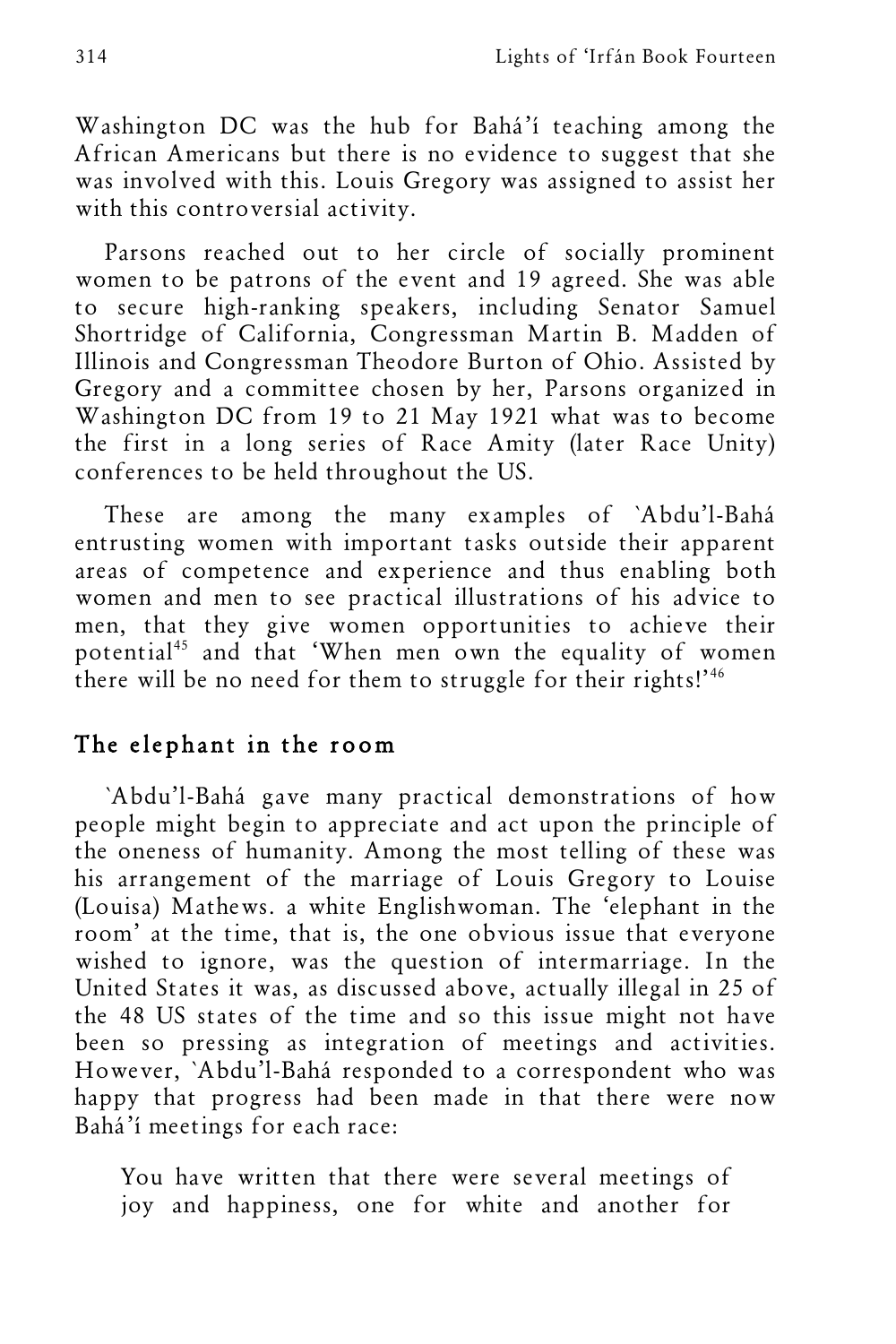coloured people. Praise be to God! ... If it be possible, gather together these two races, black and white, into one Assembly, and put such love into their hearts that they shall not only unite but even intermarry. Be sure that the result of this will abolish differences and disputes between black and white. Moreover, by the Will of God, may it be so. This is a great service to humanity. [BWF 358]

Thus even after all `Abdu'l-Bahá's lectures about racial harmony and the oneness of humanity and his expressions of how pleased he was at interracial meetings, nevertheless the idea of integration between blacks and white was so controversial and so outside social mores of the time that very few Bahá'ís were able to effect any change in their behaviour.

Gregory and Mathews had met while on pilgrimage in March 1911 and had been attracted to one other as friends. During their pilgrimage `Abdu'l-Bahá had spoken about the importance of race unity. `Abdu'l-Bahá encouraged the two to develop their friendship and to consider marriage. In the course of the next year `Abdu'l-Bahá continued to hint that he would be pleased if they would marry and eventually they decided to do so. They were married on 27 September 1912 in New York in a quiet Church of England ceremony, the exchange of Bahá'í wedding vows being said after the main ceremony. They were the first interracial Bahá'í couple.

# The Effectiveness of `Abdu'l-Bahá's Efforts

`Abdu'l-Bahá spent a considerable in Europe, the United States and Canada. He spoke to thousands of people, both in public and in private. He was the subject of hundreds of newspaper accounts. He was lauded and praised by clergy, lay people, rich and poor. Yet the number of people who became Bahá'ís was very small and the number of people who understood his message and were prepared to act very limited.<sup>47</sup>

However, there are several indicators of the effectiveness of `Abdu'l-Bahá's efforts to embed a consciousness of the oneness of humanity among both Bahá'ís and the wider society. First, he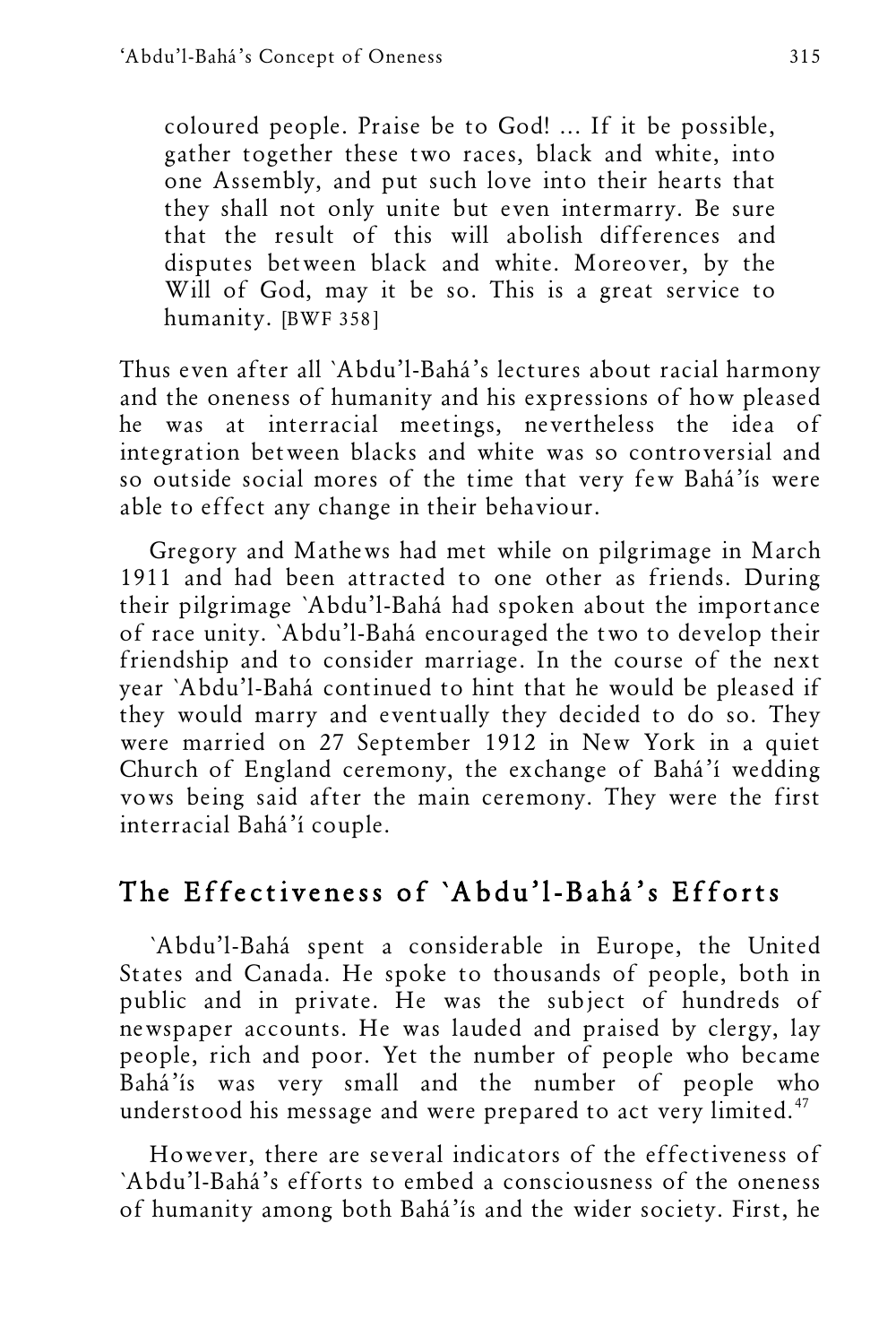gave them actions they could take, however small, such as holding meeting where all races were welcome, including women on Local Spiritual Assemblies<sup>48</sup> and giving service to the poor.

He changed the discourse among Bahá'ís on the meaning of the oneness and unity of humanity and refined 'we' ('We must banish prejudice ... We must become the cause of the unity of the human race' [ADP 25]), making oneness not just an intellectual position but a change of one's personal being so that one's behaviour towards others reflected the reality of oneness. Further, `Abdu'l-Bahá clearly articulated the Bahá'í position and eventually changed the behaviour of Bahá'ís. This did not happen immediately. In Washington DC, for example, the relationship between blacks and whites deteriorated after `Abdu'l-Bahá's visit, despite the presence of the Gregorys.<sup>49</sup> In time, however, the concept of the oneness of humanity became not only an oft-quoted principle of Bahá'í discourse but a feature of Bahá'í community life, activism and advocacy, inspiring successive generations of Bahá'ís to embed this principle into their personal lives such that today it is the defining characteristic of Bahá'ís and their communities worldwide.

## **NOTES**

l

 $<sup>1</sup>$  See, for example, 'The Great Being saith: O well-beloved ones! The</sup> tabernacle of unity hath been raised; regard ye not one another as strangers. Ye are the fruits of one tree, and the leaves of one branch' GWB 218]. And: `The earth is but one country, and mankind its citizens' (ibid. p. 249); and `He Who is your Lord, the All-Merciful, cherisheth in His heart the desire of beholding the entire human race as one soul and one body' (ibid. p. 213).

<sup>2</sup> See http://islamicweb.com/begin/introducing\_islam.htm.

- <sup>3</sup> `A Century of Immigration, 1820-1924'. From Haven to Home: 350 Years of Jewish Life in America. http://loc.gov/exhibits/haventohome /haven-century.html
- 4 . Dr David Pilgrim, Professor of Sociology, Ferris State University, November 2000. http://www.ferris.edu/jimcrow/golliwog/
- 5 . D. Wilton 24 February 2007. Wog. Wordorigins.org. Retrieved from http://www.wordorigins.org/index.php/more/579)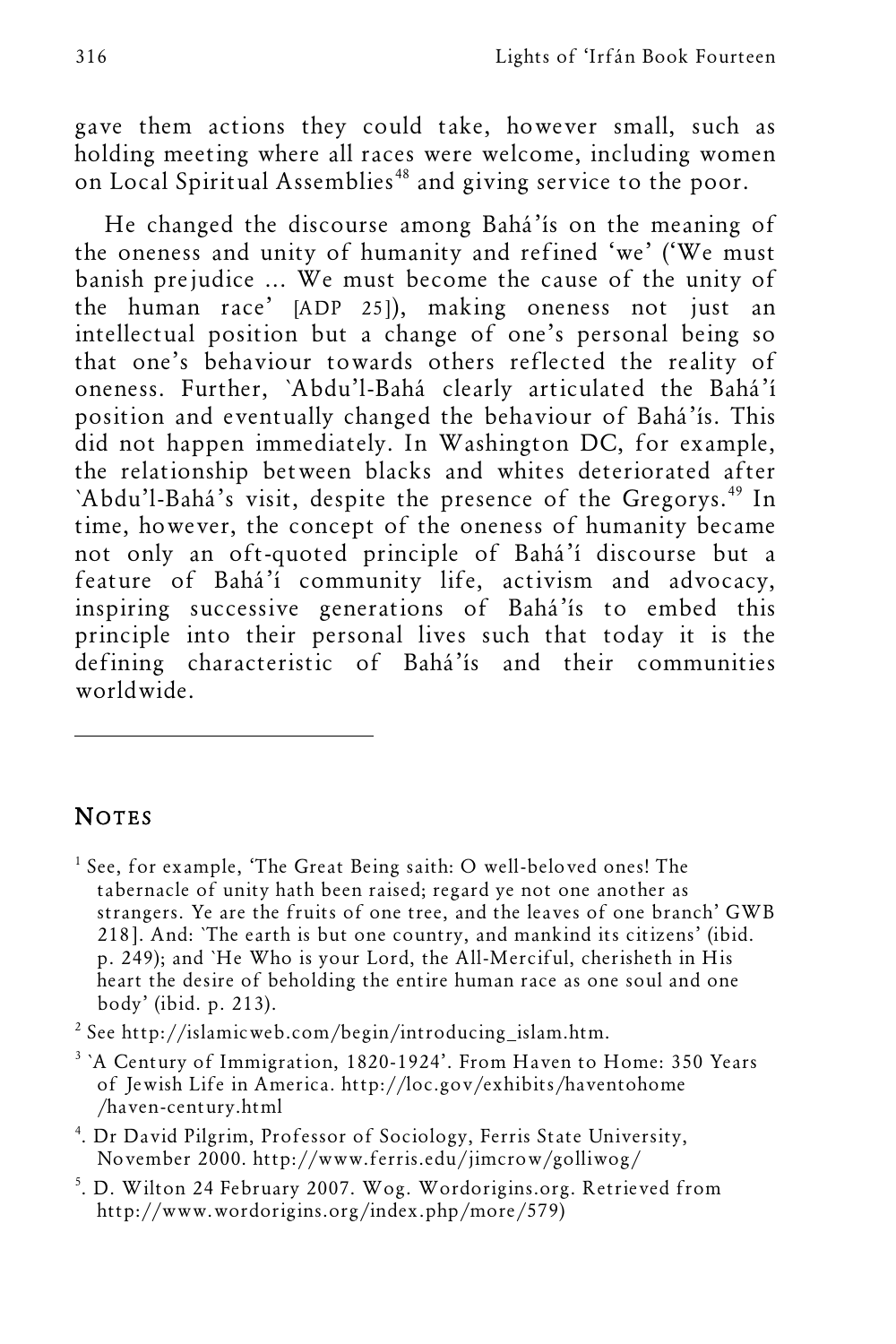- 11. See http://www.duhaime.org/LawMuseum/CanadianLegalHistory/ LawArticle-584/1914-Chinaman-Racism-In-Law.aspx. Anti-`Hindu' (Indian) articles appeared in the press, pointing out the colour of the skin of the immigrants, as described in the March-April 1912 edition of The Aryan, a newspaper `Devoted to the Spread of the Eastern View of Truth; The Interests of the Hindus in the British Dominions; and the Causes of Present Unrest in India, published in Victoria, BC.'
- <sup>7</sup>. For a detailed history of racism and slavery, see M. L. Perry, *The Last War:* Racism, Spirituality and the Future of Civilization. Oxford: George Ronald, 2005.
- 8 . See, for example, Leviticus 25:44-6 (Revised Standard Version):

As for your male and female slaves whom you may have: you may buy male and female slaves from among the nations that are round about you. You may also buy from among the strangers who sojourn with you and their families that are with you, who have been born in your land; and they may be your property. You may bequeath them to your sons after you, to inherit as a possession for ever; you may make slaves of them, but over your brethren the people of Israel you shall not rule, one over another, with harshness.

and 1 Tim. 6:1-2:

Let all who are under the yoke of slavery regard their masters as worthy of all honour, so that the name of God and the teaching may not be defamed. Those who have believing masters must not be disrespectful on the ground that they are brethren; rather they must serve all the better since those who benefit by their service are believers and beloved.

- 9 . Genesis. 9:18-26.
- 10. See http://un.org/wcm/content/site/chronicle/home/archive/issues2007 /thesolidarityofpeoples/theideologyofracism and Amanda Thompson, Scientific Racism: The Justification of Slavery and Segregated Education in America, online at http://pat.tamu.edu/journal/vol-1/thompson.pdf
- <sup>11</sup>. For a partial transcript of the case see http://academic.udayton.edu /legaled/Race/Cases/Hudgins%20v%20Wrights.htm
- $12$  See http://academic.udayton.edu/legaled/Race/Cases/Hudgins v Wrights.htm
- $13.$  Stockman says that by the time of `Abdu'l-Bahá's visit in 1912, there were between 1200 and 1600 `active members' and perhaps as many as 2000 Bahá'ís, which included the conversion of blacks and Japanese. Robert H. Stockman, The Bahá'í Faith in America, Early Expansion, 1900-1912, vol. 2. Oxford: George Ronald, 1995, pp. 382-3.

<sup>&</sup>lt;sup>14</sup>. ibid. p. 226.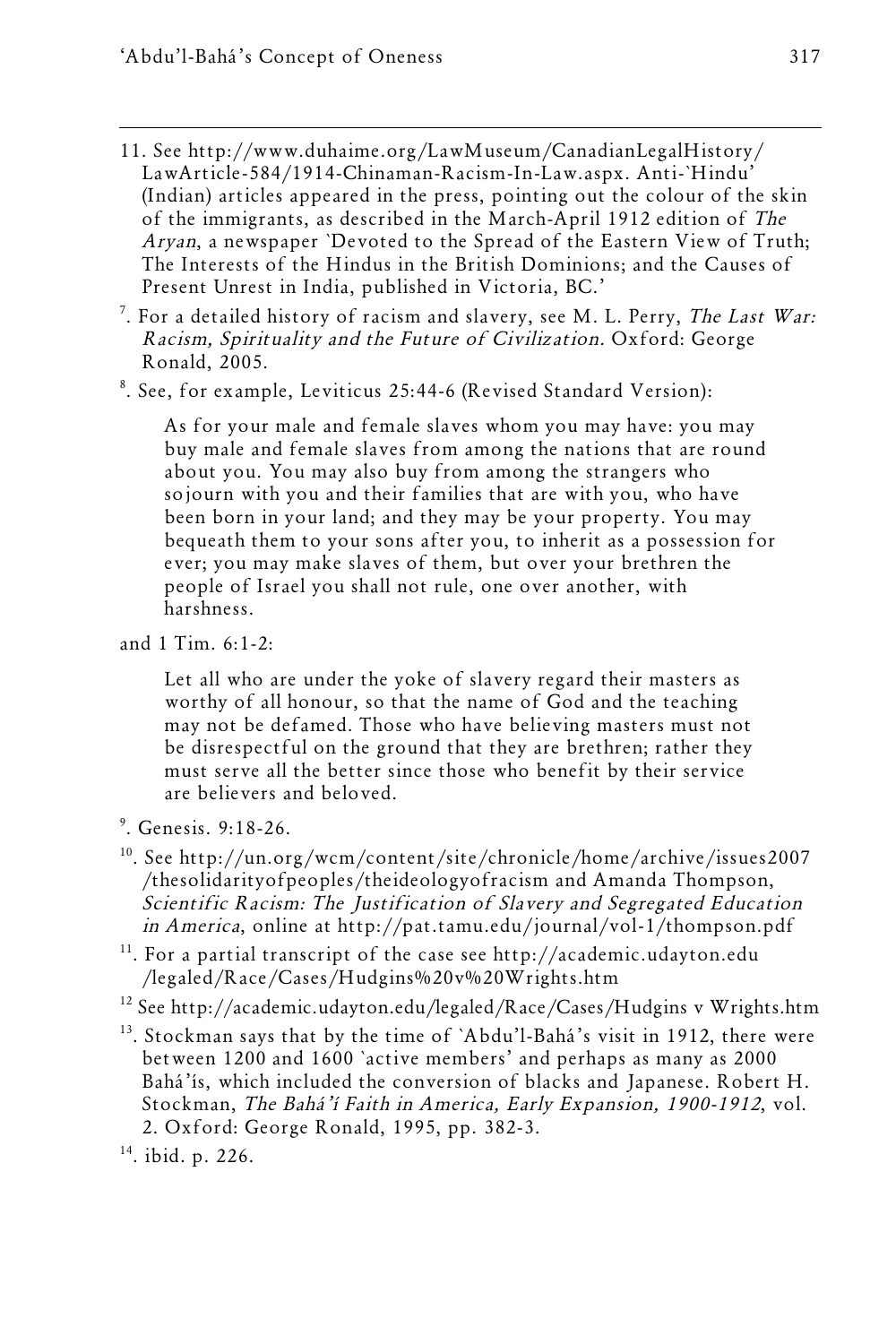- <sup>15</sup>. Robert H. Stockman, 'The American Baha'i Community in the Nineties'," in Dr Timothy Miller, ed., America's Alternative Religions. Albany: SUNY Press, 1995.
- <sup>16</sup>. Two blacks accepted the Faith in Kheiralla's time (Stockman, Bahá'í Faith in America, vol. 2, p. 224; in Alabama Paul and Addie Dealy brought `perhaps a dozen' blacks in to the Faith but the community of Fairhope ultimately died out Ibid.). According to Stockmen, the three Jamaicans who became Bahá'ís in Pittsburgh in 1909 may have been black (ibid. p. 341).
- 17. ibid. pp. 343-4.
- <sup>18</sup>. `Miscegenation' was coined in the US in 1863, in the middle of the American civil war, from the Latin miscere, `to mix', and genus, `kind'. Its quasi-scientific etymology was intended to give credence to alleged differences between races, as if all people were not Homo sapiens sapiens, a popular view at the time.
- $19.$  Perry, Last War, pp. 1-2.
- <sup>20</sup>. See Loving v. Virginia (1967), which declared Virginia's `Racial Integrity Act of 1924' — and thus all anti-miscegenation laws — unconstitutional. It was not until 2001 that the last of the them was in fact overturned, when
- Alabama finally complied.<br><sup>21</sup>. What are known as `historically black colleges and universities'  $$ institutions of higher education reserved for blacks — were established primarily after the American civil war. The first, Cheyney University of Pennsylvania, was established in 1837.
- $22$ . See Numbers 25:1-9. Phinehas was a high priest of Israel who executed an Israelite man and a Midianite woman while they were together in the man's tent, ending a plague said to have been sent by God to punish the Israelites for sexually intermingling with the Midianites.
- $^{23}$ . See Genesis 9:20-7. The Curse of Ham (Curse of Canaan) refers to Ham's father Noah placing a curse on Ham's son, Canaan. Ham saw his father naked in his tent and told his two brothers, Shem and Japheth, who then covered Noah with a cloak. When Noah awoke he pronounced the curse on Ham's son, Canaan, who was condemned to be a `servant of servants'. to his brothers. While originally a justification of the subjection of the Canaanites to the Israelites it was later understood as an explanation for black skin and slavery.
- <sup>24</sup>. H. M. Balyuzi, `Abdu'l-Bahá: The Centre of the Covenant of Bahá'u'lláh. Oxford: George Ronald, 1987, p. 182.
- $^{25}$ . Only four years after its founding, the National Association for the Advancement of Colored People, now the United States's oldest, largest and most widely recognized grassroots-based civil rights organization, was visited by `Abdu'l-Bahá. Below is an excerpt from his talk at Fourth Annual Conference of NAACP at the Handel Hall, Chicago, Illinois: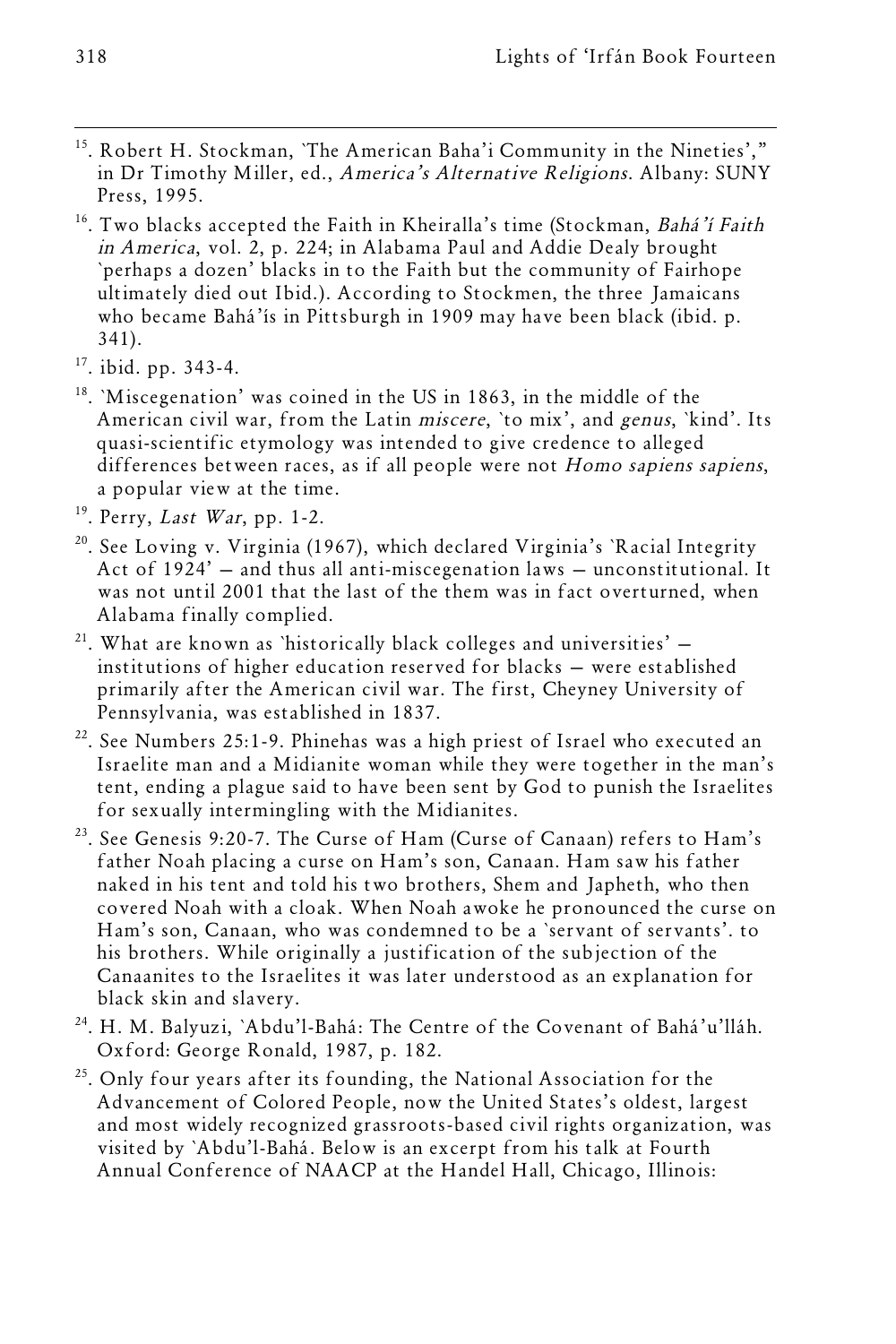Can we apply the test of racial colour and say that man of a certain hue — white, black, brown, yellow, red — is the true image of his Creator? We must conclude that colour is not the standard and estimate of judgement and that it is of no importance, for colour is accidental in nature. The spirit and intelligence of man is essential, and that is the manifestation of divine virtues, the merciful bestowals of God, the eternal life and baptism through the Holy Spirit. Therefore, be it known that colour or race is of no importance. He who is the image and likeness of God, who is the manifestation of the bestowals of God, is acceptable at the threshold of God — whether his colour be white, black or brown; it matters not. Man is not man simply because of bodily attributes. The standard of divine measure and judgement is his intelligence and spirit. (PUP 68)

- <sup>26</sup>. `Abdu'l-Bahá speaking on 28 October 1911 in Paris. `Abdu'l-Bahá, Paris Talks. London: Bahá'í Publishing Trust, 1967, p. 53.
- $^{27}$ . Commissioned by the Universal House of Justice, Century of Light, Haifa: Bahá'í World Centre, 2001, para. 10.2.
- <sup>28</sup>. Report of the 8th Annual Lake Mohonk Conference on Int'l Arbitration, 15-17 May 1912, pp. 42-4: http://centenary.bahai.us/talk/oneness-reality-humankind
- <sup>29</sup>. See, for example, the debate `Does Race Exist?' at http://www.pbs.org/ wgbh/nova/evolution/does-race-exist.html; and Michael J. Bamshad and Steve E. Olson, `Does Race Exist?' Scientific American, December 2003.
- <sup>30</sup>. See, for example, Bahá'u'lláh, Gleanings, pp. 187-8; and Tablets of Bahá'u'lláh. Wilmette, IL: Bahá'í Publishing Trust, 1988, p. 247.
- $31.$  See, for example, Bahá'u'lláh, Epistle to the Son of the Wolf, Wilmette, IL: Bahá'í Publishing Trust, 1988, p. 85; and Gleanings, p. 61.
- <sup>32</sup>. See, for example, Bahá'u'lláh, Gems of Divine Mysteries: Javáhiru'l-Asrár. Haifa: Bahá'í World Centre, 2002, p. 16; and Epistle to the Son of the Wolf, p. 150.
- <sup>33</sup>. `Abdu'l-Bahá, quoted in Balyuzi, `Abdu'l-Bahá, p. 182.
- <sup>34</sup>. See Howard Colby Ives, *Portals to Freedom*. Oxford: George Ronald, 1973, pp. 64-7.
- <sup>35</sup>. I have written of this in my earlier paper for the Irfan Colloquium and therefore allude to it here only briefly. See ``Abdu'l-Bahá's Encounter with Modernity during His Western Travels'.
- <sup>36</sup>. Mahmúd-i-Zarqání. Mahmúd's Diary. Oxford: George Ronald, 1998, p. 55.
- <sup>37</sup>. The Bahá'í World. vols. 1-12, 1925-54. rpt. Wilmette, IL: Bahá'í Publishing Trust, 1980. Bahá'í World, vol. 12. p. 668.
- <sup>38</sup>. Diary of Juliet Thompson, The. Los Angeles: Kalimát Press, 1983, p. 260.
- $39.$  ibid.